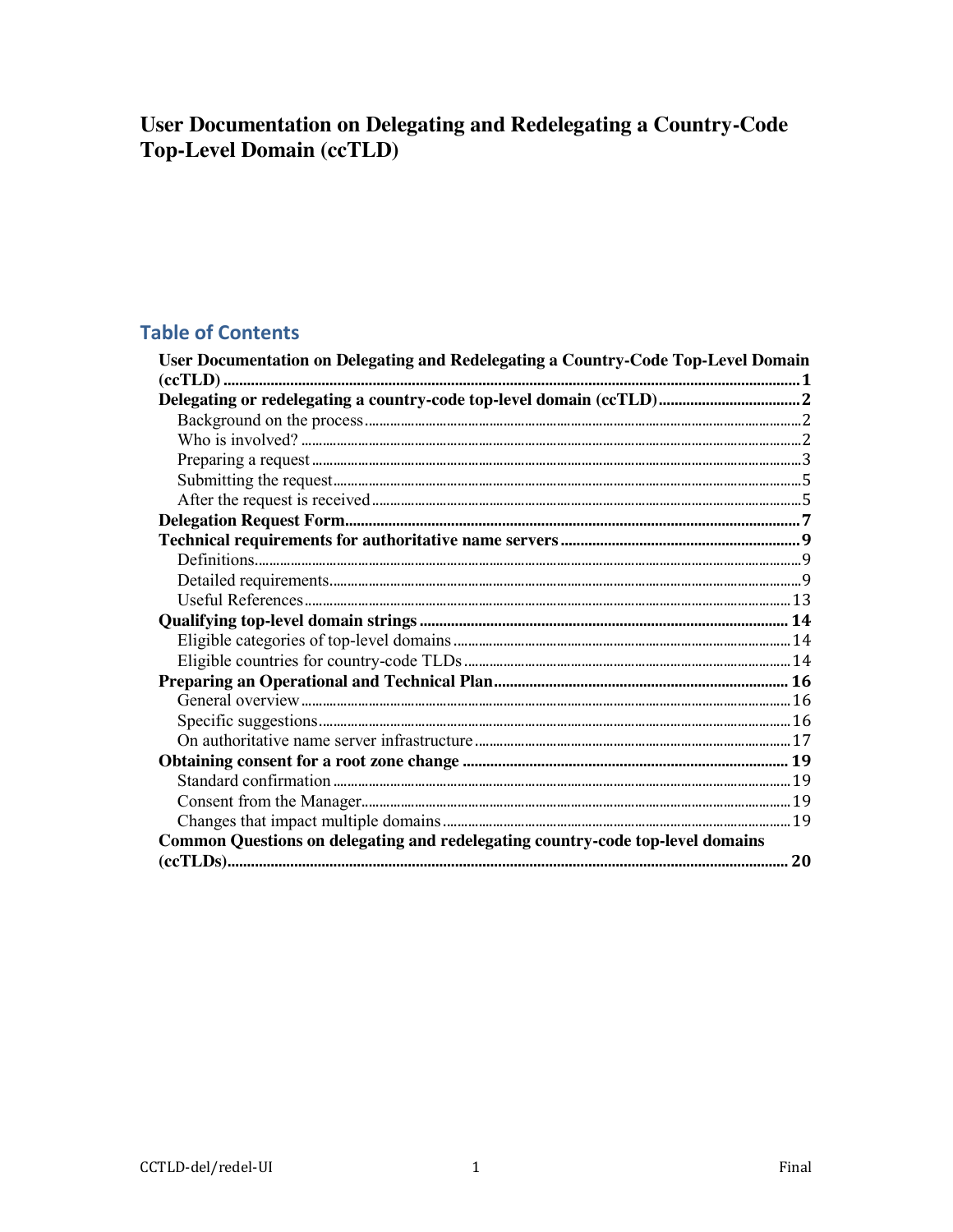## **Delegating or redelegating a country-code top-level domain (ccTLD)**

This document provides an overall guide to the country-code top-level domain (ccTLD) delegation and redelegation process, and is designed to assist requestors in determining their eligibility, and in preparing formal requests.

### **Background on the process**

The delegation and redelegation process is designed to assign or re-assign a ccTLD to a manager, taking into account a number of technical and public interest criteria. These criteria relate to the basic principles that the manager be a responsible and technically competent trustee of the domain on behalf of the national and global Internet communities.

The process is initiated when a formal request is submitted to the IANA Root Zone Management staff at ICANN. The request and all required documentation is then reviewed and verified by these ICANN staff members. After the review and authorisations are completed, the request is implemented as a change to the Root Zone and Root Zone Database.

Upon successful completion of the process, the new country-code domain is established, or a transfer takes place in the case of redelegation of an existing ccTLD.

### **Who is involved?**

The delegation and redelegation process involves a number of different organisations and individuals. For example:

The **requestor**, usually the proposed manager, initiates the process by submitting a formal delegation or redelegation request. The requestor is the main party ICANN interacts with throughout the request, and is responsible for collecting much of the materials required to process the request.

The **proposed manager** is an organisation to which delegated responsibility for the ccTLD is sought. This organisation must demonstrate it understands and can meet its obligations as a trustee for the domain on behalf of the national and global Internet communities. The term manager is synonymous with other terms, such as Sponsoring Organization and operator, which have been used in other documentation. In this document, we have standardized on manager.

**Significant stakeholders** are those parties that benefit from the operation of the ccTLD, and their opinions are important in assessing the public interest aspects of a request.

The **respective government** is consulted to indicate either support or non-objection for the delegation or redelegation request. As a country-code represents the name of either a country or territory, the government is an important stakeholder in how the domain should be managed.

**ICANN**, as the IANA Functions Operator, is responsible for the receipt, verification and processing of the request. IANA Root Zone Management staff performs these activities.

The **U.S. Department of Commerce**, as the Root Zone Administrator, is responsible for verifying that processing procedures have been followed, and authorising any related changes to the DNS root zone and root zone database.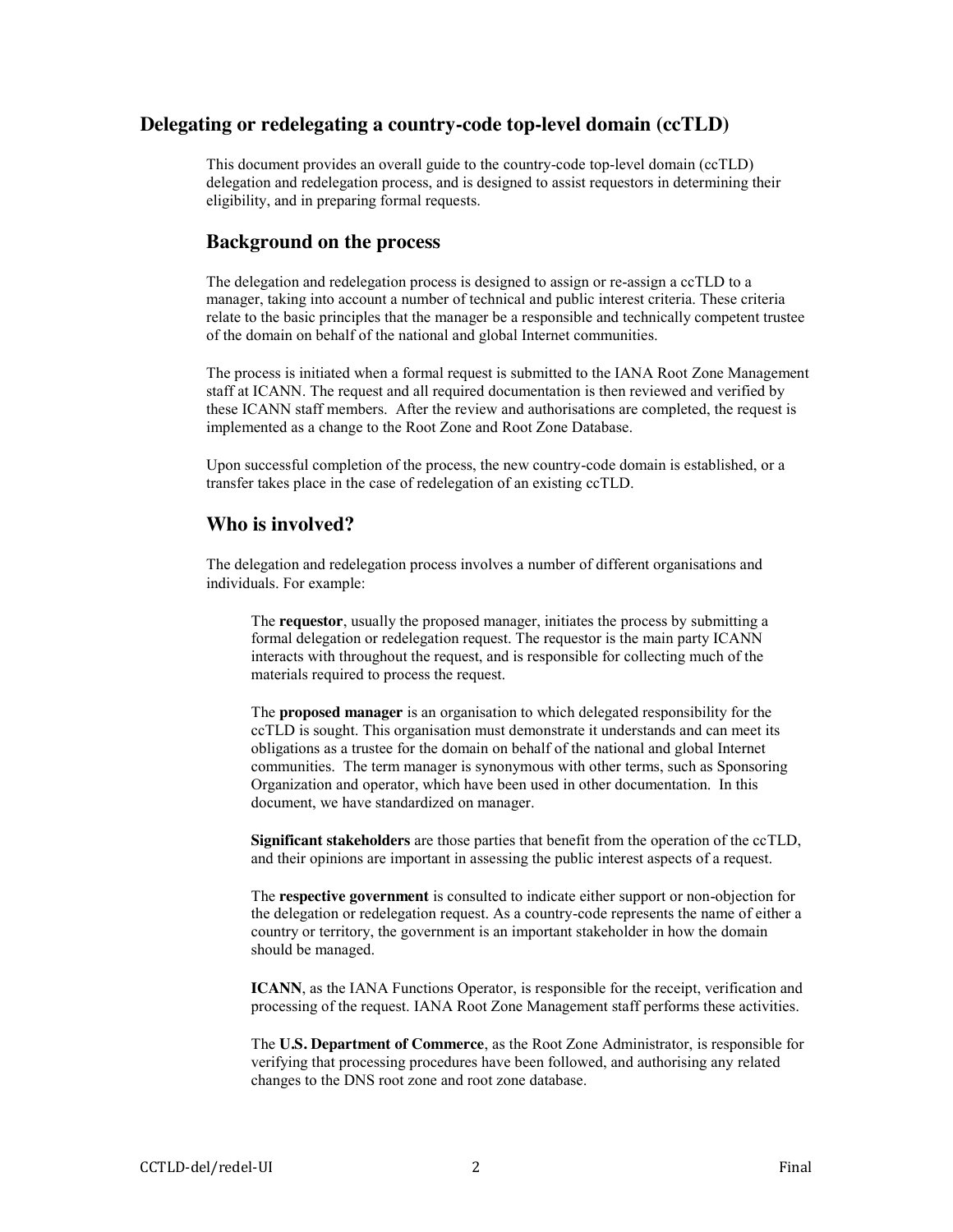**Verisign**, as the Root Zone Maintainer, is responsible for receiving requests that have been processed by ICANN and authorised by the US Department of Commerce, implementing those changes in the root zone, and distributing the revised root zone to the root name servers.

While many parties are involved in processing a delegation or redelegation, the Root Zone Management staff at ICANN are the primary interface for those requesting a delegation or a redelegation of a ccTLD.

### **Preparing a request**

A delegation or redelegation request involves the development and submission of documentation that describes the nature of the request, and how the proposed new manager satisfies the criteria used to assess the request.

#### Completing a delegation request form

Th[e delegation request form](#page-6-0) which describes the basic details of the request, must be completed. The details include the identity of the proposed manager, the contact persons to be listed in the Root Zone Database, the technical delegation details for the domain, and a checklist relating to the assessment criteria for the delegation or redelegation request.

Please see "[Technical requirements for authoritative name servers](#page-8-0)" for more information about the technical delegation details for the domain.

#### Demonstrating string eligibility

To delegate or redelegate a ccTLD, it must be shown that the string is eligible to be delegated.

The primary method of eligibility for country-code top-level domains is its listing as an "alpha-2" (two-letter ASCII) code listed in the ISO 3166-1 standard. Another method of eligibility is the string may have been deemed eligible as a country-code through the IDN Fast Track process.

Complete details on which country-codes are considered eligible are available below in "[Eligible](#page-13-0)  [country-codes for delegation as a ccTLD](#page-13-0)."

#### Demonstrating technical and administrative competency

The delegation request must include documentation that demonstrates the technical and administrative ability of the proposed manager to operate the domain competently and that they will not jeopardize nor compromise the stability and security of the DNS.

The proposed manager decides whom to list as the administrative and technical contacts. Both the administrative contact and the technical contact must cross-verify all root zone changes and be responsive to communications about root zone changes.

For more information on preparing documentation to demonstrate technical and administrative ability, please go to "[Preparing an Operational and Technical Plan.](#page-15-0)"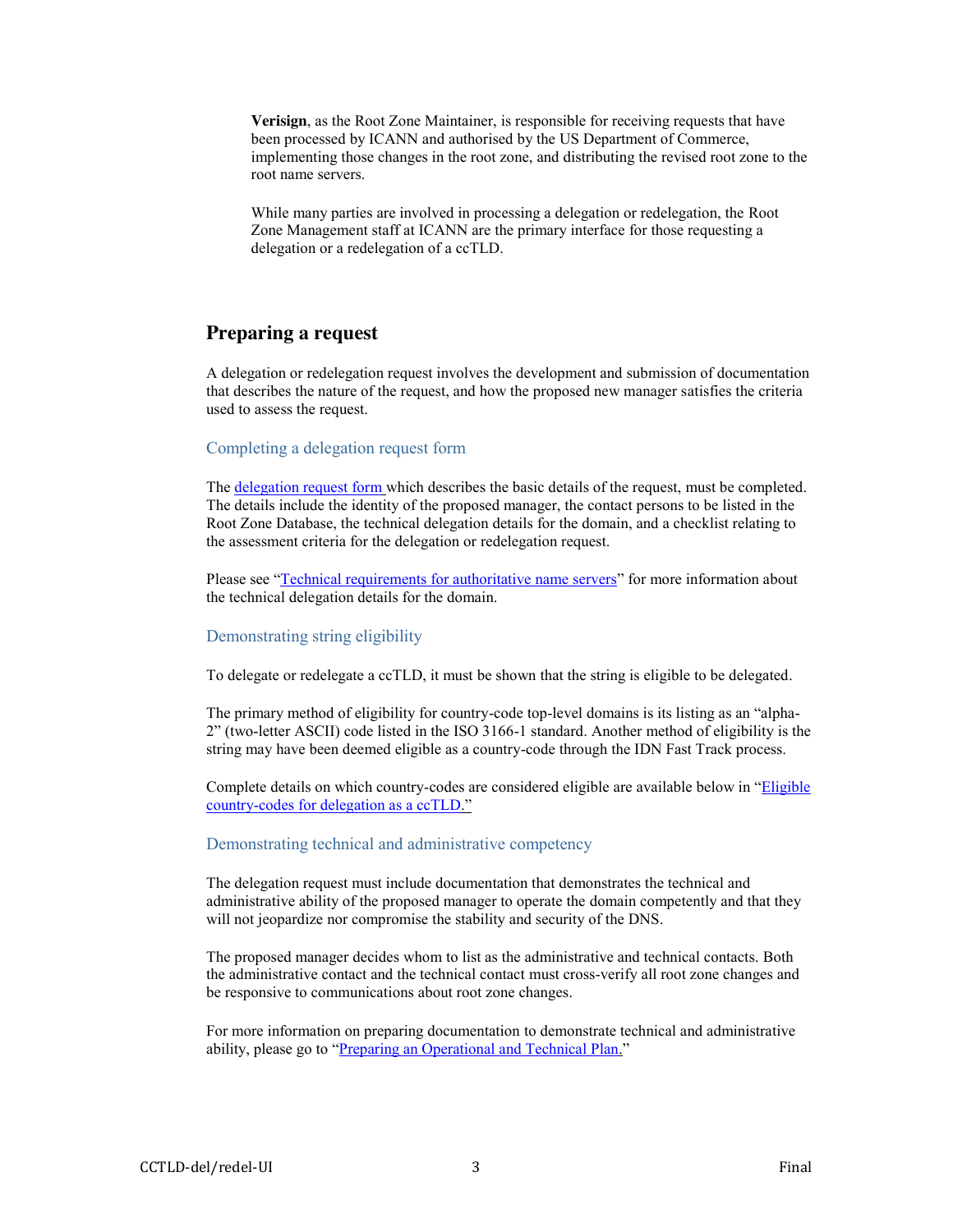#### Providing information on the Proposed Manager

It is a requirement that the requestor provides the legal name of the organisation (as officially registered in its principal place of business), along with its physical address, telephone and fax numbers. In support of this, the requestor must provide a certified copy or extract of the business registration, certification, or law that demonstrates the organisation's legal status.

#### Providing geographical location

As country-codes represent specific countries or territories, the proposed manager will be resident or incorporated in, the territory and/or jurisdiction of the relevant government or public authority of the country associated with the ccTLD, unless formally decided otherwise by the relevant government or public authority.

It is a requirement that the requestor indicate the geographic locations of the proposed manager, the administrative contact person for the domain, and the location(s) where the principal operations will be conducted.

#### Demonstrating consent

It is a requirement that the requestor provides documentation that shows that directly involved parties consent to the request to delegate or redelegate. For a new delegation, this includes the proposed new organisation and contact persons. For an existing delegation, this also includes documented consent from the existing management of the domain.

#### Demonstrating that the request serves the local Internet community's interest

The delegation or redelegation request must demonstrate that the proposed manager recognises its responsibility to fairly and equitably serve the local Internet community's interests with respect to management of the domain. In support of this, it is a requirement that the requestor document the mechanisms that will be utilised to inform and seek input from the local community on ccTLD management issues.

It is a requirement that the requestor provide documentation indicating local Internet community support for the proposed manager in operating the ccTLD, such as letters of support from interested and/or impacted parties, and the results of public consultations that led to the request.

#### Demonstrating government review and consideration

It is a requirement that the requestor provide documentation indicating the relevant governments have been informed about the request. It is a requirement that the documentation includes a statement of support or non-objection from an authorised representative of the government.

#### Demonstrating a stable transfer plan

For the redelegation of an existing operational ccTLD, it is a requirement that the requestor provide information on how existing operations will be transferred to the proposed new manager in a safe manner. It must explain how the stability of the domain will be preserved and how existing registrants will be impacted by the change. If the request is in relation to a transfer from a retired ccTLD to another ccTLD, it must also describe the decommissioning process for the retired domain.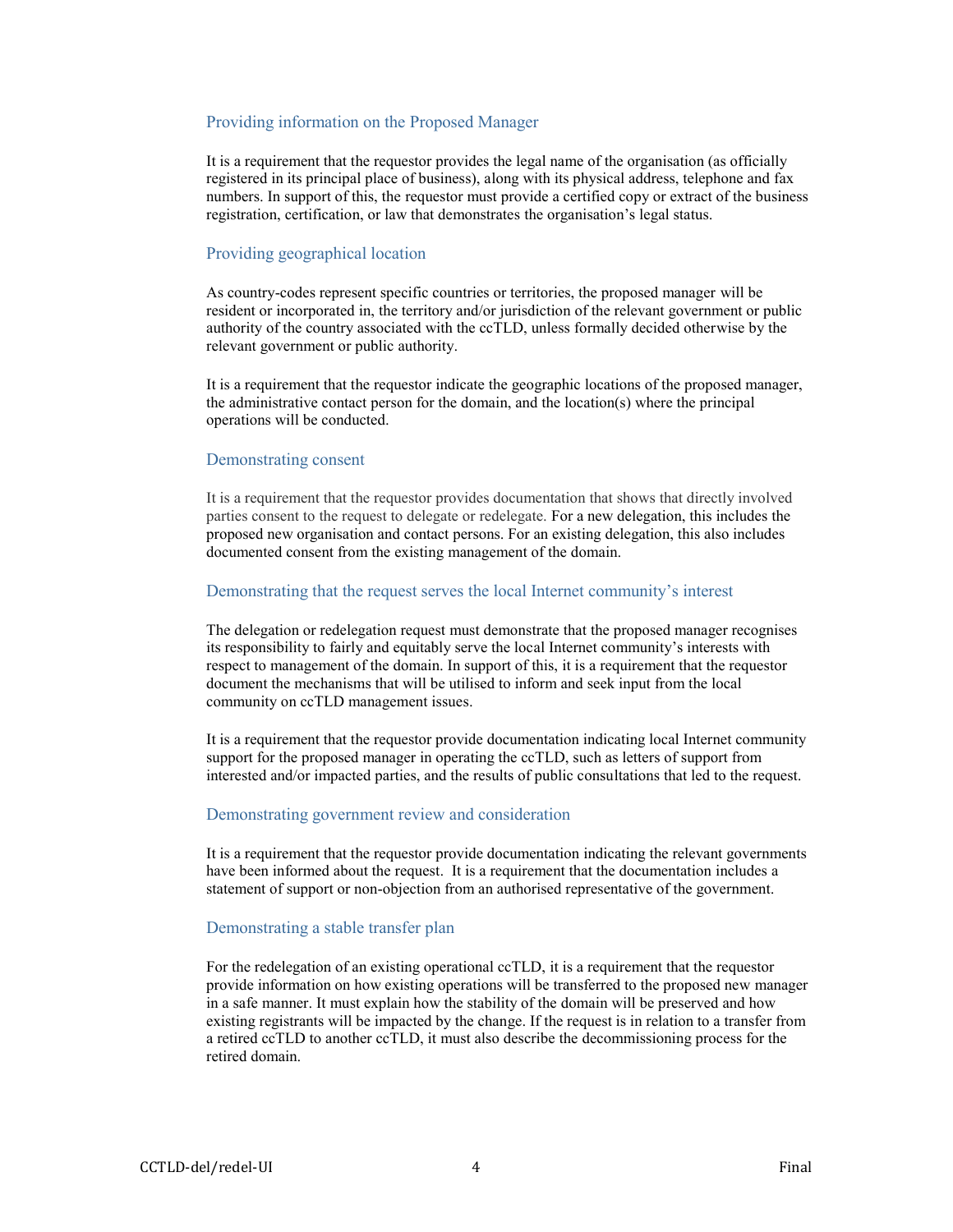### **Submitting the request**

Once the request has been prepared, submit it to ICANN's Root Zone Management staff to commence processing.

#### Initial email submission

To start the request, send an email with the delegation/redelegation form attached to:

root-mgmt@iana.org

Supporting documentation must be provided with the [Delegation Request Form.](#page-6-0) Files should be in PDF format where possible.

Once the email is sent to root-mgmt@iana.org, ICANN's ticketing system will reply automatically with a confirmation of receipt and a unique reference number within 1 day. This number will be used to track progress and correspondence relating to the request. Please ensure the number, just as it appears in the confirmation receipt, is included in the subject of all future communications related to the request.

#### Original documentation

In addition to the electronic submissions, it is a requirement that the requestor submit originals, or certified copies, of all official documents and testimony used in the request for which its authenticity is material to the evaluation. This includes the following:

- Registration certifications
- Letters of support or consent
- Legal documents that are a basis of the application

The documents should be couriered or posted to ICANN's Root Zone Management staff at the following address. It is important that the documents cite the reference number that appeared in the email confirmation receipt.

Root Zone Management ICANN 12025 Waterfront Drive #300 Los Angeles CA 90094 USA

Please submit all requests, templates, and documentation in English. Where accuracy is essential, English documentation and/or English translations of key documents (such as governmental decrees relating to the request) must be notarised or certified official translations.

## **After the request is received**

Once we receive the request and issue a confirmation receipt, a process of analysis and verification begins. The amount of time this process takes varies depending upon the information provided in the supporting documentation, and the complexity of the individual case.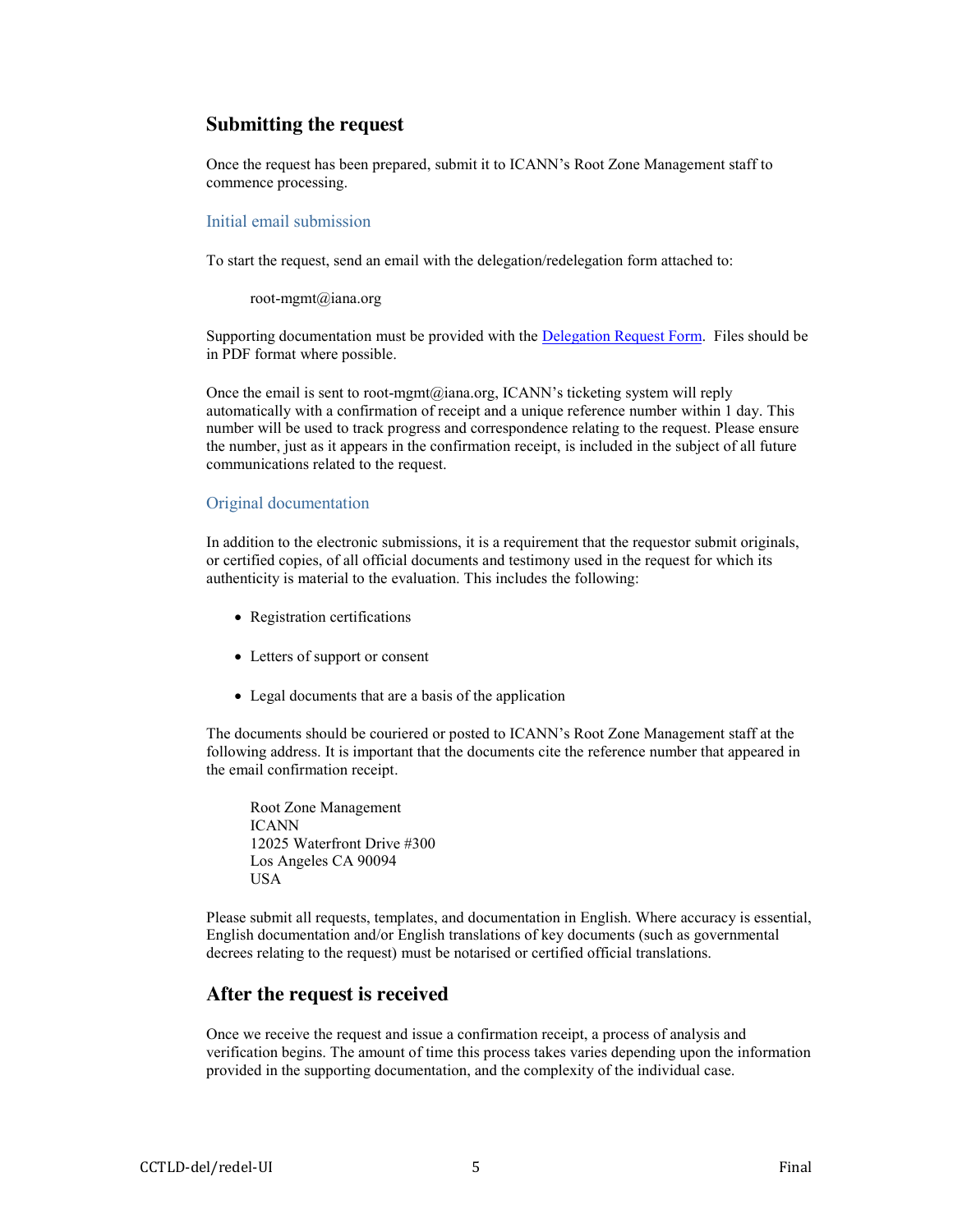In the event that further documentation or clarification is needed, we will contact the requestor. The delegation or redelegation request will not proceed until we have received satisfactory documentation and information.

If we are unable to process the request due to significant lack of detail, the inability to confirm information, and/or unresponsiveness by the requestor, we will administratively close the request. In such cases, the requestor is welcome to resubmit the request at a later date to restart the review process once the additional material is available.

#### Requesting confirmation from contacts

In addition to verification and analysis of the material supplied in the request, for redelegation requests, we will ask the current administrative and technical contacts, and the current ccTLD manager, whether they agree to the request.

In the case of a delegation, ICANN confirms with the proposed contacts as listed in the request, to ensure they consent to the responsibilities of being listed as a contact for the domain.

In those cases where confirmation is not received from one or more parties, further consultation will be necessary. This may delay processing of the request. Please see "Obtaining consent for a [root zone change](#page-18-0)."

### Posting the status of the pending request

ICANN will publicly post requests for delegations and redelegations. This public disclosure will at a minimum include the domain name being requested, the party that will manage the domain, and the current status of the request.

If there are specific stability or security reasons why information should not be disclosed, the requestor should explain that in the [Delegation Request Form.](#page-6-0)

#### Analysing the request

After all materials are received, and the positions of the contacts have been ascertained, ICANN staff performs an analysis of the request.

The result of this analysis is a report that describes how the application meets the various criteria. This report will be reviewed by the ICANN Board of Directors to confirm proper procedures were followed.

#### Implementing the request

After the review by the ICANN Board, ICANN, as the IANA Functions Operator will forward the completed request to the Root Zone Administrator. The Root Zone Administrator will then authorize changes to the DNS root zone and root zone database. Upon authorization, the Root Zone Maintainer will implement the changes to the DNS root zone. The IANA Functions Operator will implement the data changes in the WHOIS database.

After the request has been implemented, we will notify the requestor, and the requestor will verify that the changes were made correctly. In the event any problems arise, immediately notify us a[t root-mgmt@iana.org](mailto:root-mgmt@iana.org) and include the reference number of the change request.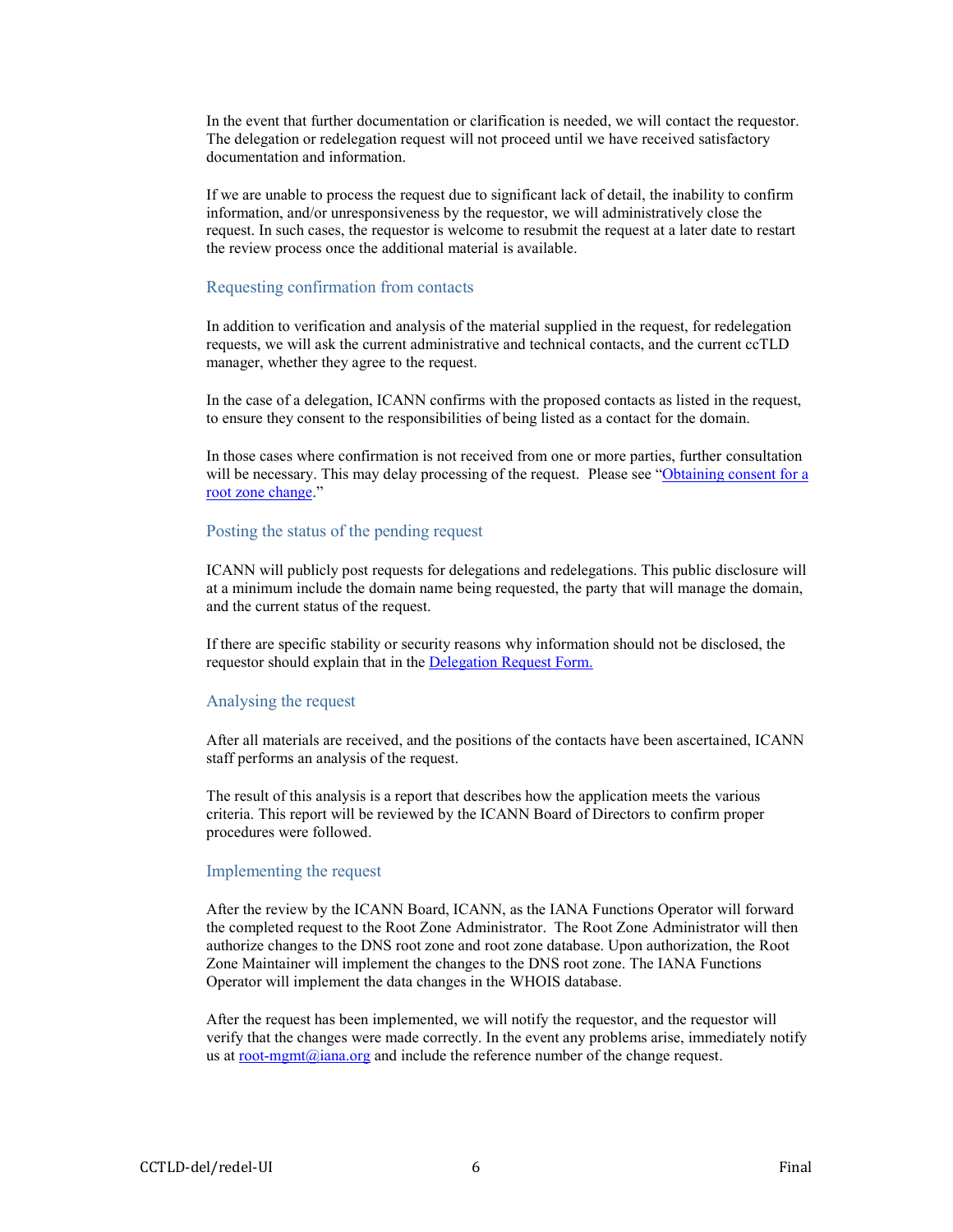### <span id="page-6-0"></span>**Delegation Request Form**

This is to be used as part of submitting a delegation or redelegation of a country-code top-level domain.

IANA TLD MODIFICATION TEMPLATE 2010-02-17

\*\* This should be completed and submitted to root-mgmt@iana.org.

\*\* In most cases, this can be completed online. For more information

\*\* visit http://www.iana.org/domains/root/ or contact IANA for

\*\* assistance.

1. Top-Level Domain Name...........:

2. Purpose of change...............:

Manager

- 3a. Organisation Name...............: 3b. Street Address..................: 3c. City............................: 3d. State...........................: 3e. Postal Code.....................: 3f. Country Code (2 letter).........:
- Administrative Contact 4a. Contact Person's Name...........: 4b. Job Title.......................: 4c. Organisation Name...............: 4d. Street Address..................: 4e. City............................: 4f. State...........................: 4g. Postal Code.....................: 4h. Country Code (2 letter).........: 4i. Phone Number....................: 4j. Fax Number......................: 4k. Email Address...................: 4l. Treat as role acct?  $(y/n)$ ........
- Technical Contact 5a. Contact Person's Name...........: 5b. Job Title.......................: 5c. Organisation Name...............: 5d. Street Address..................: 5e. City............................: 5f. State...........................: 5g. Postal Code.....................: 5h. Country Code (2 letter).........: 5i. Phone Number....................: 5j. Fax Number......................: 5k. Email Address...................: 5l. Treat as role acct?  $(y/n)$ ........

Authoritative Name Server 6a. Hostname........................: 6b. IP Address(es)..................: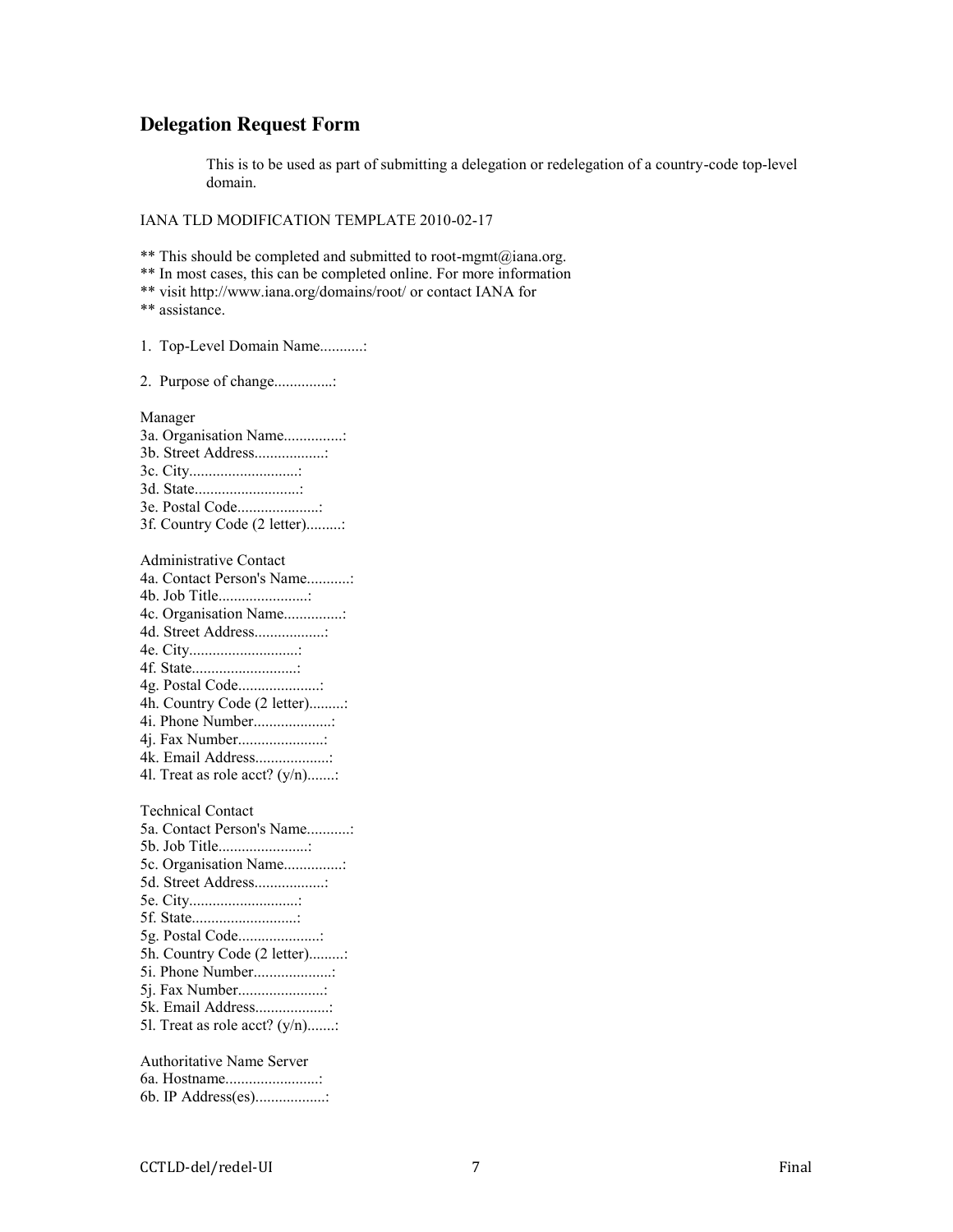Authoritative Name Server (duplicate for additional name servers) 6a. Hostname........................: 6b. IP Address(es)..................:

Delegation Signer Record (for DNSSEC signed zones only)

7a. Key Digest......................:

7b. Key Tag.........................:

7c. Key Algorithm...................:

7d. Key Digest Type.................:

Delegation Signer Record (duplicate for additional DS records)

7a. Key Digest......................: 7b. Key Tag.........................: 7c. Key Algorithm...................:

7d. Key Digest Type.................:

Domain Information 8a. URL for Registration Services...: 8b. WHOIS Server....................:

Special notes (for staff processing change, does not appear publicly)

9. Notes...........................: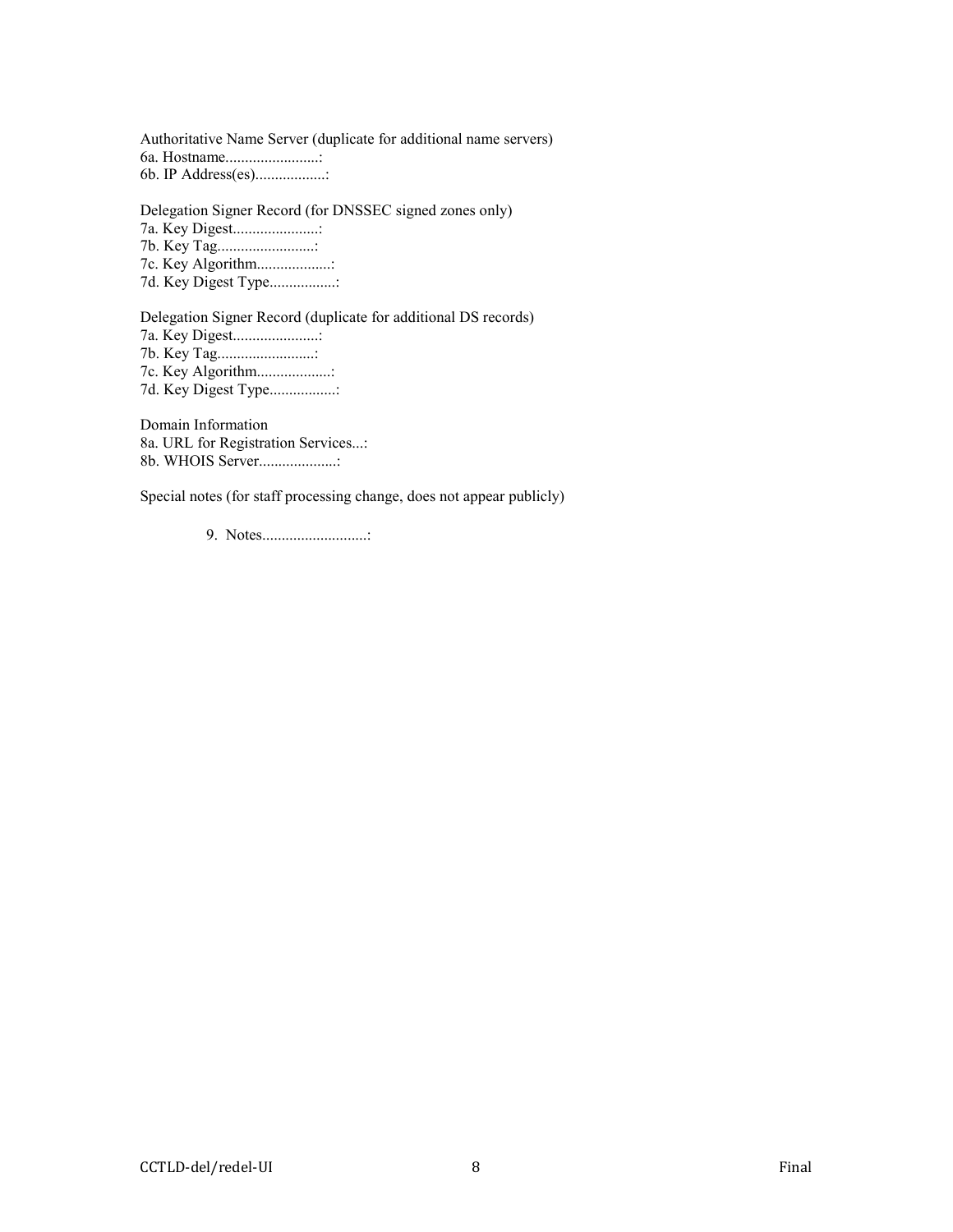### <span id="page-8-0"></span>**Technical requirements for authoritative name servers**

This document describes the baseline technical conformance criteria for authoritative name servers. These are evaluated by ICANN as the IANA functions operator for changes to delegations in the DNS root zone.

## **Definitions**

1. For purposes of this document, an authoritative name server is a DNS server that has been designated to answer authoritatively for the designated zone, and will be listed in the delegation. It is recorded by its fully-qualified domain name, along with its IP addresses.

2. Name server tests are completed against each unique tuple of a hostname, an IP address, and a protocol. If a hostname has multiple IP addresses, for example, the tests will be conducted against each IP address.

## **Detailed requirements**

#### Minimum number of name servers

There must be at least two NS records listed in a delegation, and the hosts must not resolve to the same IP address.

#### Valid hostnames

The hostnames used for the name servers must comply with the requirements for valid hostnames described in RFC 1123, section 2.1.

#### Name server reachability

The name servers must answer DNS queries over both the UDP and TCP protocols on port 53. Tests will be conducted from multiple network locations to verify the name server is responding.

#### Answer authoritatively

The name servers must answer authoritatively for the designated zone. Responses to queries to the name servers for the designated zone must have the "AA"-bit set.

The test to confirm this queries for the SOA record of the designated zone with no "RD"-bit set.

#### Network diversity

The name servers must be in at least two topologically separate networks. A network is defined as an origin autonomous system in the BGP routing table. The requirement is assessed through inspection of views of the BGP routing table.

#### Consistency between glue and authoritative data

For name servers that have IP addresses listed as glue, the IP addresses must match the authoritative A and AAAA records for that host.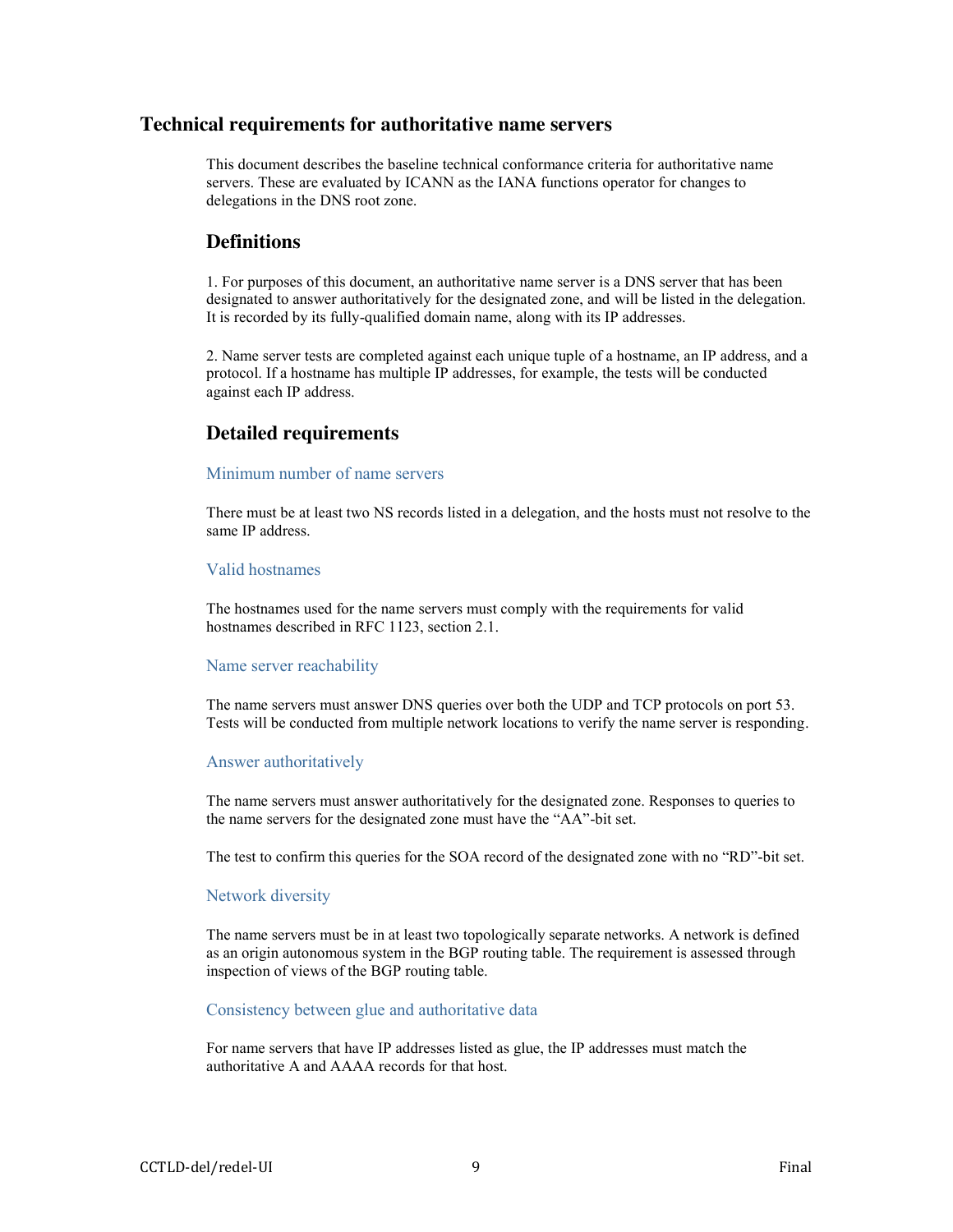#### Consistency between delegation and zone

The set of NS records served by the authoritative name servers must match those proposed for the delegation in the parent zone.

#### Consistency between authoritative name servers

The data served by the authoritative name servers for the designated zone must be consistent.

All authoritative name servers must serve the same NS record set for the designated domain.

All authoritative name servers must serve the same SOA record for the designated domain.

If for operational reasons the zone content fluctuates rapidly, the serial numbers need only be loosely coherent.

#### No truncation of referrals

Referrals from the parent zone's name servers must fit into a non-EDNS0 UDP DNS packet and therefore the DNS payload must not exceed 512 octets.

The required delegation information in the referral is a complete set of NS records, and the minimal set of requisite glue records. The response size is assessed as a response to a query with a maximum-sized QNAME.

The minimal set of requisite glue records is considered to be:

One A record, if all authoritative name servers are in-bailiwick of the parent zone; and,

One AAAA record, if there are any IPv6-capable authoritative name servers and all IPv6 capable authoritative name servers are in-bailiwick of the parent zone.

For more information, see Understanding packet size limits on DNS responses.

#### Prohibited networks

The authoritative name server IP addresses must not be in specially designated networks that are either not globally routable, or are otherwise unsuited for authoritative name service.

| 0.0.0.0/8     | Not globally routable | <b>RFC 6890</b> |
|---------------|-----------------------|-----------------|
| 10.0.0.0/8    | Not globally routable | <b>RFC 6890</b> |
| 100.64.0.0/10 | Not globally routable | <b>RFC 6598</b> |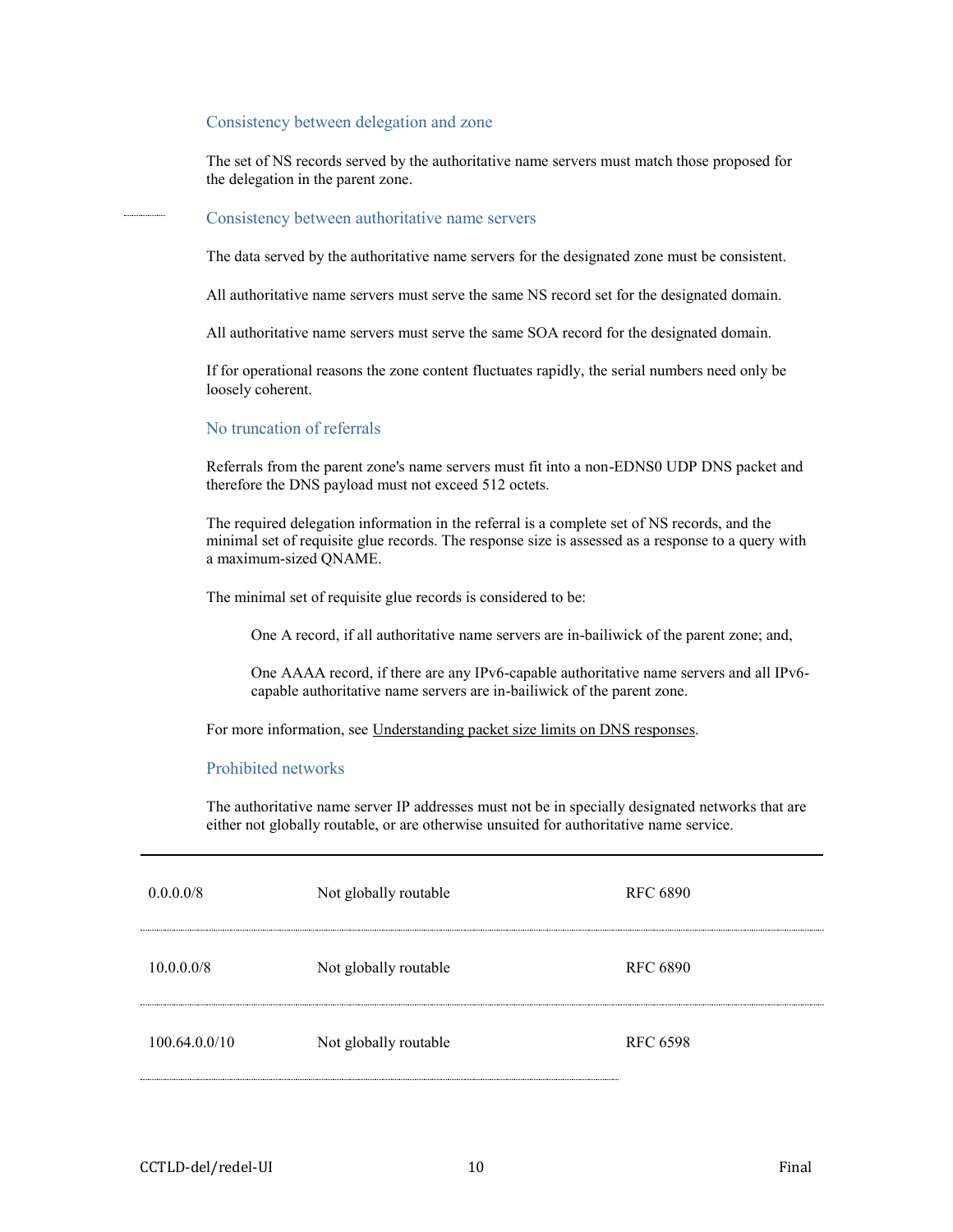| 127.0.0.0/8      | Not globally routable | <b>RFC 6890</b> |
|------------------|-----------------------|-----------------|
| 169.254.0.0/16   | Not globally routable | <b>RFC 6890</b> |
| 172.16.0.0/12    | Not globally routable | <b>RFC 6890</b> |
| 192.0.2.0/24     | Not globally routable | <b>RFC 6890</b> |
| 192.88.99.0/24   | 6to4                  | <b>RFC 3068</b> |
| 192.168.0.0/16   | Not globally routable | <b>RFC 6890</b> |
| 198.18.0.0/15    | Not globally routable | <b>RFC 6890</b> |
| 198.51.100.0/24  | Not globally routable | <b>RFC 5737</b> |
| 203.0.113.0/24   | Not globally routable | <b>RFC 5737</b> |
| 224.0.0.0/3      | Not globally routable | <b>RFC 6890</b> |
| ::/128           | Not globally routable | <b>RFC 5156</b> |
| ::1/128          | Not globally routable | <b>RFC 5156</b> |
| ::FFFF: $0:0/96$ | IPv4 mapped addresses | <b>RFC 4291</b> |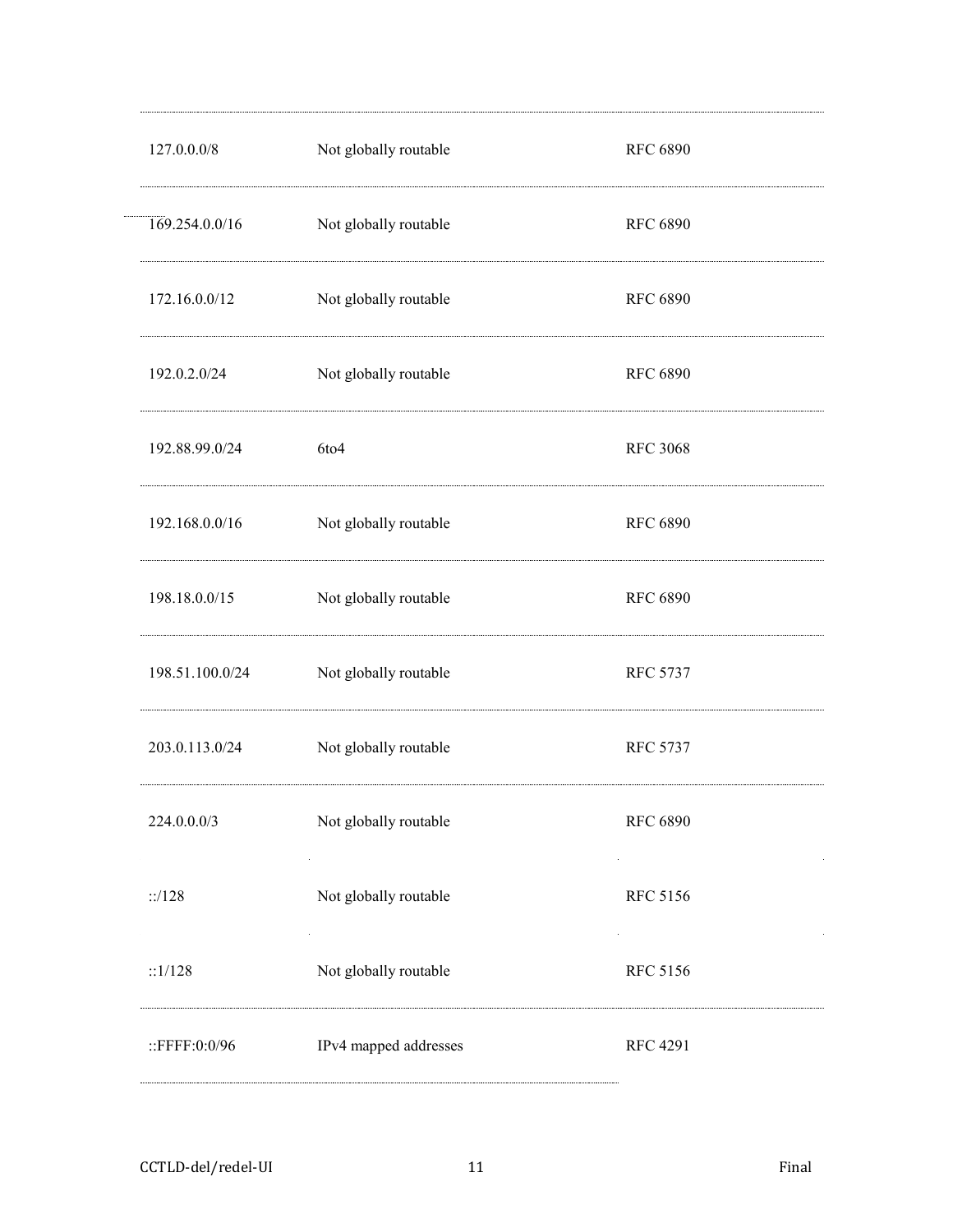| 2001:2::/48   | Not globally routable | <b>RFC 5156</b> |
|---------------|-----------------------|-----------------|
| 2001::/32     | Teredo                | <b>RFC 4380</b> |
| 2001:10::/28  | Not globally routable | <b>RFC 5156</b> |
| 2001:DB8::/32 | Not globally routable | <b>RFC 5156</b> |
| 2002::/16     | 6to4                  | <b>RFC 3056</b> |
| FC00::/7      | Not globally routable | <b>RFC 5156</b> |
| FE80::/10     | Not globally routable | <b>RFC 5156</b> |

#### No open recursive name service

The authoritative name servers must not provide recursive name service. This requirement is tested by sending a query outside the jurisdiction of the authority with the "RD"-bit set.

#### Same source address

Responses from the authoritative name servers must contain the same source IP address as the destination IP address of the initial query.

#### DS record format

Trust anchors must be provided each with the four attributes of a DS record — the key tag, the key algorithm, the digest hash type, and the digest hash. They must be provided with legal values for each of the DS record fields. For the hash digest, ICANN supports two types — SHA1 (value 1), and SHA256 (value 2).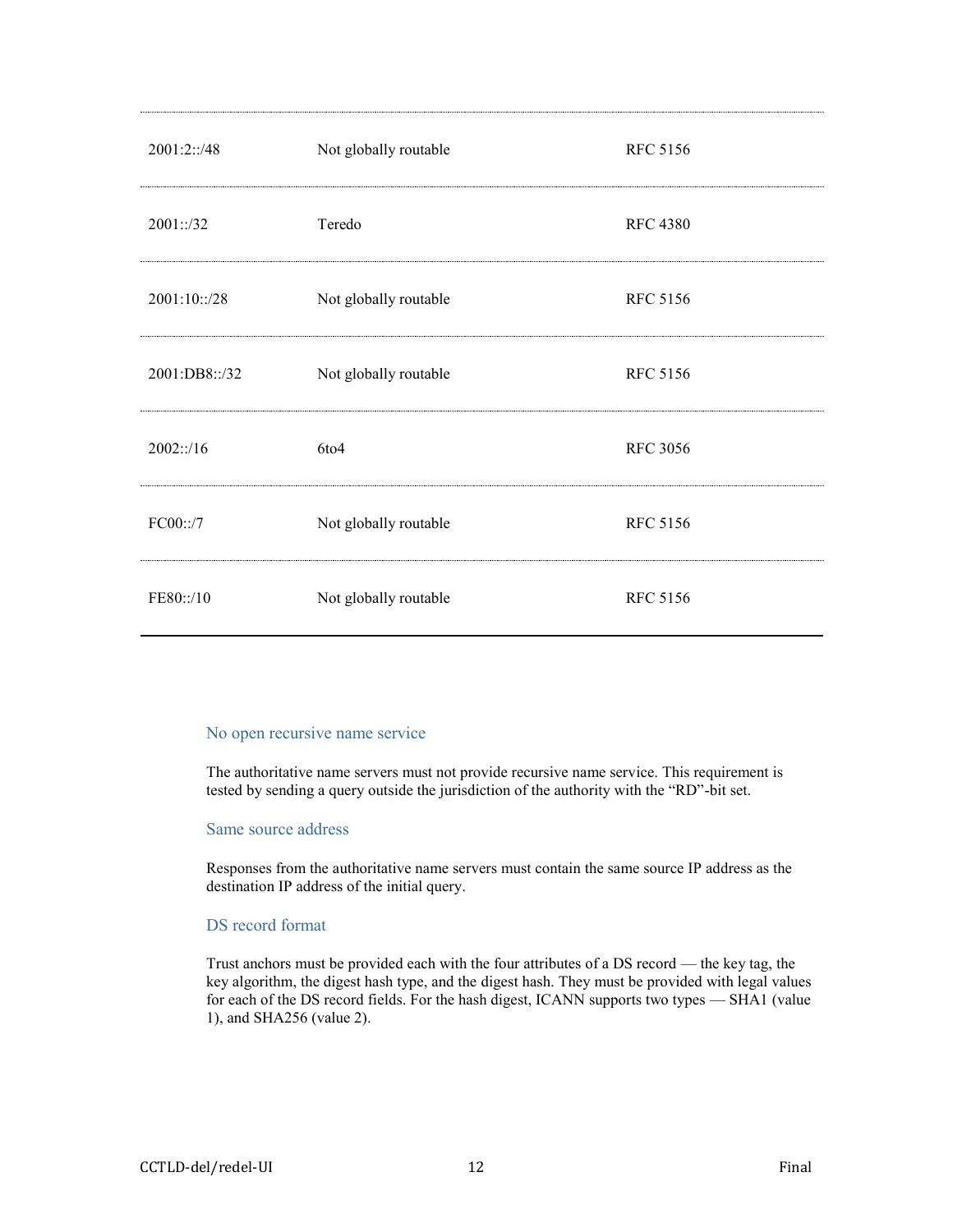#### Matching DNSKEY

At the time of the listing request, there must be a DNSKEY that matches the DS record present in the child zone. This will be tested for as part of the implementation of the record. As with most technical conformance criteria for the root zone, if a top-level domain operator has a situation where this is not the case, but this is by design and can be demonstrated not to affect the stability of the TLD or the root zone, it is possible to request that the DS records be listed regardless.

#### Validation of RRSIG

ICANN must be able to validate the RRSIG records returned for the zone based upon the DS record set that has been provided for the root zone. We test this by querying the apex SOA for the top-level domain with the DO bit set, and validating the SOA record against the proposed DS resource set.

### **Useful References**

For more information on some of the key DNS technical concepts referenced by these technical tests, please look at the following references:

Domain Names — [Concepts and Facilities](http://www.iana.org/go/rfc1034) (RFC 1034)

Domain Names — [Implementation and Specification](http://www.iana.org/go/rfc1035) (RFC 1035)

[Preventing Use of Recursive Nameservers in Reflector Attacks](http://www.iana.org/go/rfc5358) (RFC 5358)

Operational [Considerations and Issues with IPv6 DNS](http://www.iana.org/go/rfc4472) (RFC 4472)

[Extension Mechanisms for DNS \(EDNS0\)](http://www.iana.org/go/rfc2671) (RFC 2671)

[DNS Referral Response Size Issues](http://www.iana.org/go/draft-ietf-dnsop-respsize)

DNS Transport over TCP - [Implementation Requirements](http://www.iana.org/go/rfc5966) (RFC 5966)

[IANA IPv6 Special Purpose Address Registry](http://www.iana.org/assignments/iana-ipv6-special-registry)

[Special-use IPv6 Addresses](http://www.iana.org/go/rfc5156) (RFC 5156)

[Special-use IPv4 Addresses](http://www.iana.org/go/rfc3735) (RFC 5735)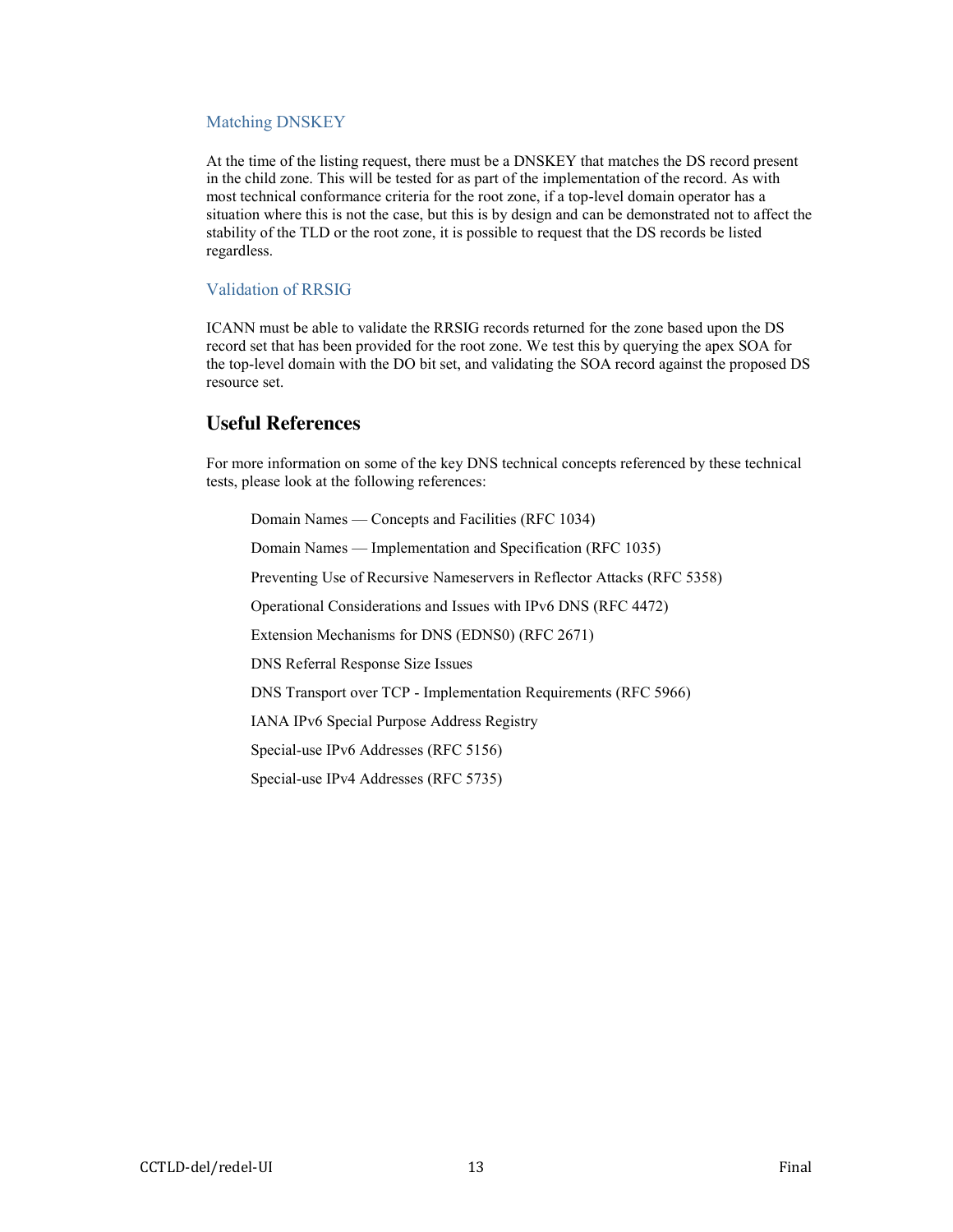## <span id="page-13-0"></span>**Qualifying top-level domain strings**

## Eligible categories of top-level domains

The current ways in which a top-level domain can be eligible for delegation are as follows:

Approved generic top-level domain. The domain needs to have been successfully reviewed and completed the evaluation and contracting process with ICANN to be a generic top-level domain.

> ISO 3166-1 alpha-2 code. The two-letter ("alpha-2") code that is assigned in the ISO 3166-1 standard is eligible for delegation as a country-code top-level domain. This is the standard path of eligibility for ASCII country-code top-level domain strings.

> IDN Fast-Track Approved String. The domain reflects a string that was approved by the ccTLD Fast-Track IDN process. The country for which the string was approved must continue to be listed in the ISO 3166-1 standard. If the country is no longer in the ISO 3166-1 standard, the string is no longer eligible for delegation.

> Eligible under ICANN Board Resolution 00.74. This resolution provides for eligibility for domains that are not on the ISO 3166-1 standard, but that the Maintenance Agency deems exceptionally reserved, and requires that the Agency "has issued a reservation of the code that covers any application of ISO 3166-1 that needs a coded representation in the name of the country, territory, or area involved". There is currently (as of June 2013) only one code eligible under these requirements, "EU" for the European Union.

> Grandfathered prior to 2000. ICANN codified the rules under which future exceptionally reserved delegations may be considered in 2000 in Resolution 00.74. Certain domains were delegated on the basis of being "exceptionally reserved" by the ISO 3166 Maintenance Agency prior to this date. These domains were ".UK", ".AC", ".GG" and ".JE". Of these, ".GG" and ".JE" are now listed in the ISO 3166-1 standard and therefore qualify normally. The remaining two domains that are grandfathered under their original eligibility are ".UK" and ".AC".

Infrastructure domain. The domain ".ARPA" is delegated as a special "infrastructure" top-level domain for certain technical purposes, following procedures developed in the IETF and overseen by the Internet Architecture Board.

Test domain. According to Board Resolution 07.47, a series of test top-level domains are eligible for delegation for testing purposes. As of 2013, 11 top-level domains have been delegated according to this policy.

## Eligible countries for country-code TLDs

ICANN is not in the business of deciding what is and what is not a country. Instead, we employ a neutral standard maintained by the **ISO 3166 Maintenance Agency**. Our policy is to create new country-code toplevel domains when the country or territory is listed on the ISO 3166-1 standard.

The codes we use are two-letter codes from the [ISO 3166-1 standard.](http://www.iso.org/iso/country_codes/iso_3166_code_lists/country_names_and_code_elements.htm) The selection of the ISO 3166-1 standard as a basis for country-code top-level domain names was made with the knowledge that ISO has a politically neutral procedure for determining which entities should be and should not be listed in the standard.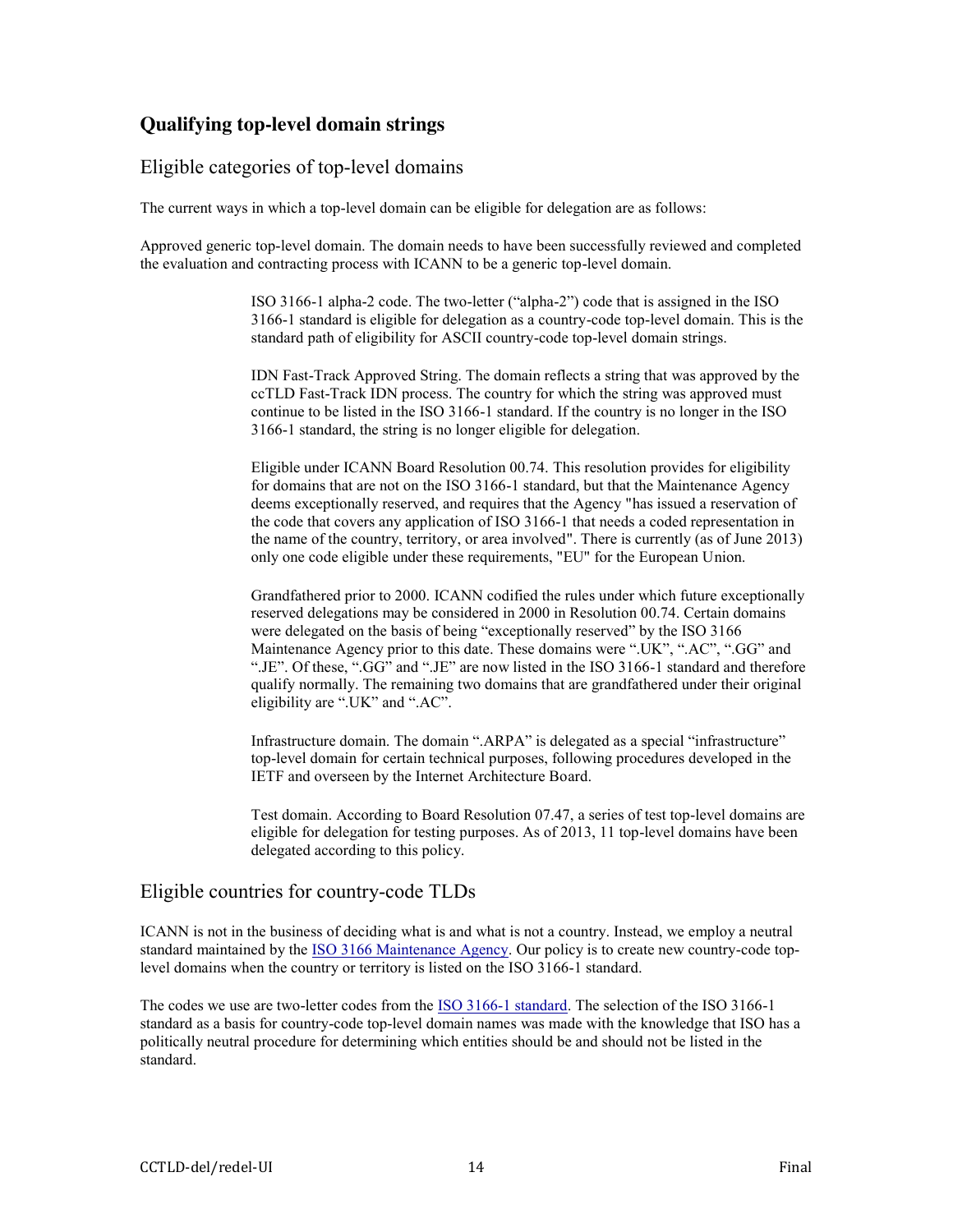The ISO 3166-1 standard is a broadly accepted list of country-codes intended for many uses, not simply for use as country-code top-level domains. Accordingly, in [describing the relationship between the ISO 3166-1](http://www.iso.org/iso/iso_3166-1_and_cctlds)  [list and ccTLDs,](http://www.iso.org/iso/iso_3166-1_and_cctlds) the ISO 3166 Maintenance Agency includes the following:

For quite some time now, individual persons or organisations interested in obtaining their "own" TLD have been requesting the inclusion of "new" country names into ISO 3166-1 in order to get a new alpha-2 code element from the ISO 3166/MA and subsequently a ccTLD from ICANN. Such requests are absolutely futile, however, because the only way to enter a new country name into ISO 3166-1 is to have it registered in one of the following two sources:

United Nations Terminology Bulletin Country Names or

[Country and Region Codes for Statistical Use](http://unstats.un.org/unsd/methods/m49/m49alpha.htm) of the UN Statistics Division

To be listed in the bulletin Country Names you must either be

a member country of the United Nations,

a member of one of its specialized agencies or

a party to the Statute of the International Court of Justice.

The list of names in the code of the UN Statistics Division is based on the bulletin Country Names and other UN sources.

Once a country name or territory name appears in either of these two sources, it will be added to ISO 3166- 1 by default.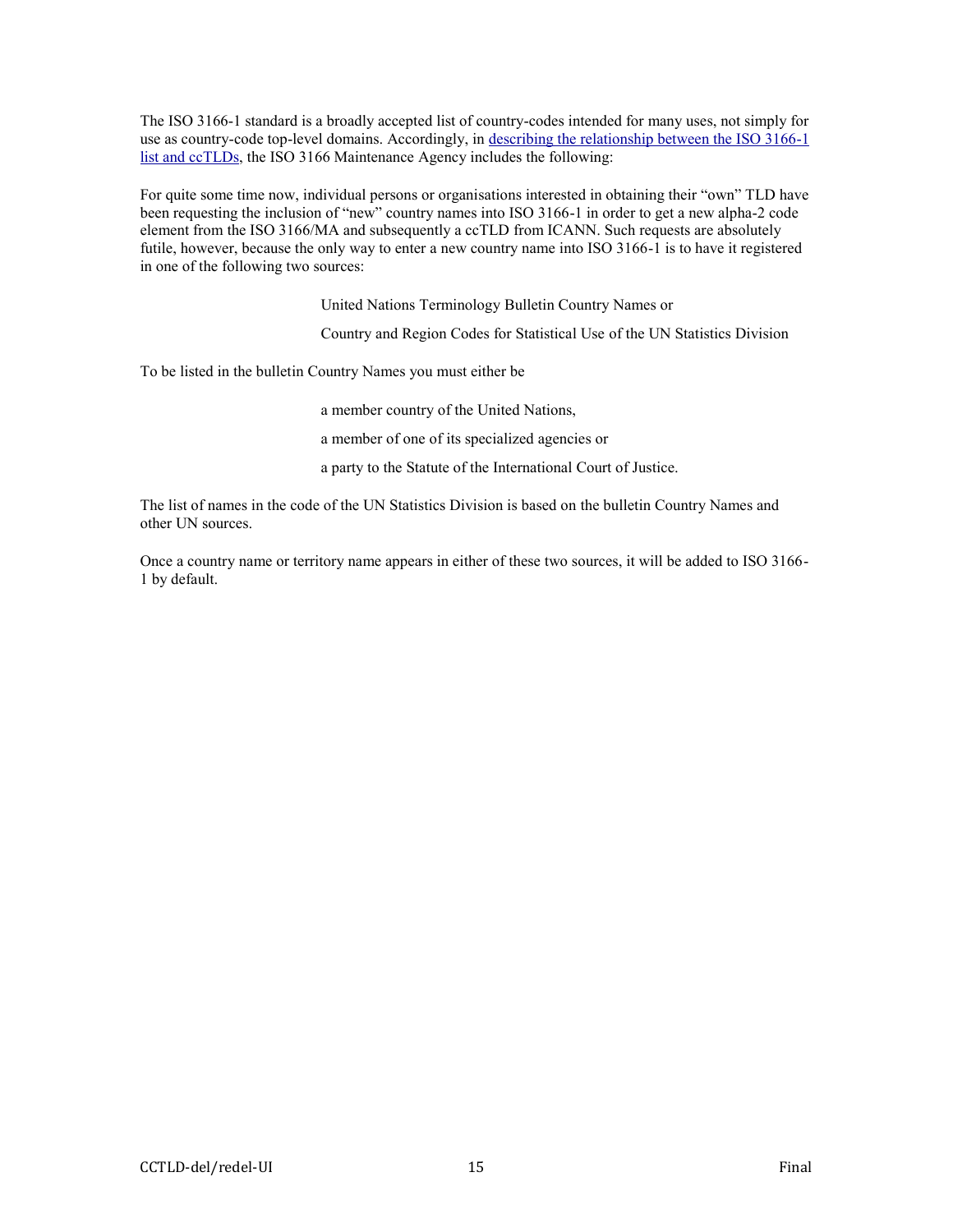## <span id="page-15-0"></span>**Preparing an Operational and Technical Plan**

This section provides additional detail on preparing an operational and technical plan as it relates to the procedure to delegate or redelegate a country-code top-level domain (ccTLD).

### **General overview**

ICANN's role is to review whether the proposed manager will perform its tasks with a satisfactory level of operational and technical competency. We primarily do this by asking a requestor to provide a technical and operational plan describing how the proposed manager will manage the domain.

It is recognised that the requirements for operating a ccTLD vary significantly by country. The operational approach for a small country with limited number of domains will be very different from a registry that maintains millions of registrations and has committed to providing a highlevel of uptime, 24×7 support, and an automated registration interface such as an EPP-based registry.

The review process is not intended to enforce a particular approach on all requestors. We review the planning assumptions made against the proposed set up of the operation. We apply our understanding of industry norms, to consider if the assumptions are reasonable and if the proposed operation is likely to satisfy those assumptions. If the assumptions or plans appear unreasonable, we will make additional enquiries to the requestor to better understand the proposal.

Considering this assessment approach, a key part in developing a plan is documenting the assumptions and policy constraints that apply to the operation. For example, some of the questions to consider would be: What are the number of projected domains within the ccTLD that need to be managed? How many transactions are expected to be processed? What are the service-level obligations (for uptime, responsiveness, etc.) that the registry is committed to? What are the specific policy requirements that the registry is required to implement?

If the plans provided do not document such assumptions, or do not provide a sufficient level of detail so that the proposed operations can be understood, we may not be able to properly assess the technical and operational capacity of the proposed manager.

Requestors should be aware the plans are not just limited to the technical systems, but also to other resourcing of the proposed management of the domain. Plans should include explanations of the software, hardware, network architecture, staffing, expertise and facilities of the proposed manager.

## **Specific suggestions**

In light of the general advice, some of the specific elements the requestor should consider providing include:

- a) description of the organisation's structure, key personnel (financial and business officers, and other relevant management employees), and an overview of overall staffing;
- b) information on the proposed administrative and technical contacts for the domain, including their identities, contact details, and roles within the organisation;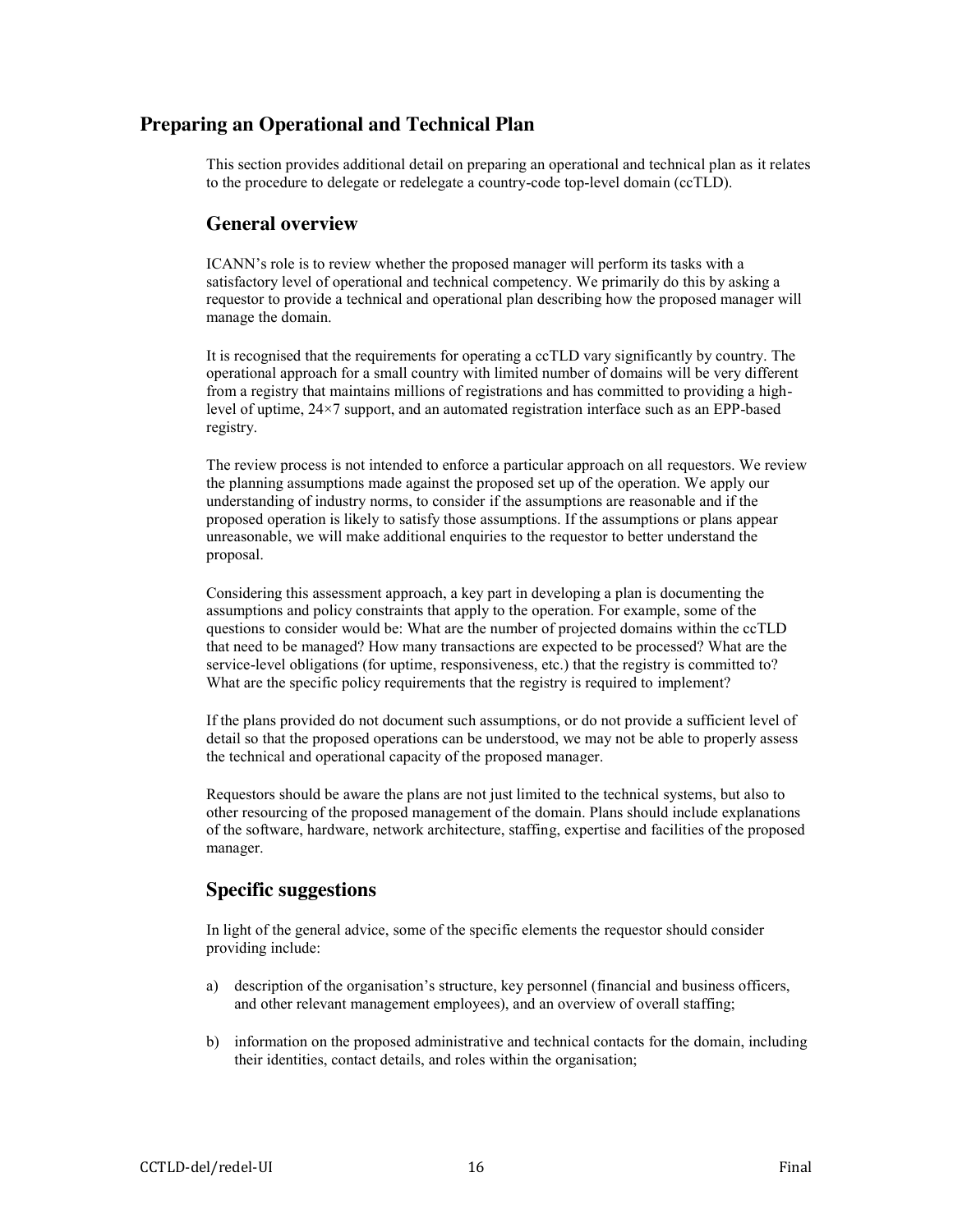- c) description of the proposed manager's relevant Internet management and registry operations experience;
- d) information on the technical capabilities of the manager, including the technical plan for registry and DNS operations, and a description of the physical configuration of the registry, along with technical facilities;
- e) assurance that relevant policies will be in place to govern the operation of the domain, as to not jeopardize or compromise the security and stability of the DNS;
- f) indication that security plans and procedures will be in place, including database and physical security for the operation of the domain;
- g) indication that plans exist to cope with the requirements of scaling registry operations as required;
- h) a description of the domain registration model, such as whether a registry-registrar model, or direct interaction with the registry;
- i) indication that the requesting organisation has sufficient Internet connectivity and services capable to provide connectivity, redundancy and resiliency;
- j) description of the configuration and plan for the name server constellation that will support name resolution for the domain;
- k) description of the registry's interfaces with the community (such as technical APIs, help desk, etc.), and how they will be maintained;
- l) information on how zone data will be generated and how public WHOIS services will be provided;
- m) information on resiliency provisions, including how system outages and other disasters will be defended against, as well as system recovery and escrow procedures in the event of disasters;
- n) indication that processes and plans are in place to ensure operations are in line with global standards, relevant RFCs, and best practices; and
- o) description of the timelines and strategies relating to deployment of the registry technical platform and staffing of the registry, if the registry is not already fully commissioned.

## **On authoritative name server infrastructure**

It should be assumed there is an expectation that the authoritative name service, as a whole, must always be available for any top-level domain.

The configuration of the name servers for a top-level domain should be sufficiently well designed to assure constant availability against any adverse event. This includes major denial-ofservice attacks and unforeseen disasters in the country. Even though registration activity may be impaired by such events, the name server infrastructure should be designed such that the ability to resolve the top-level domain's zone should never be impacted.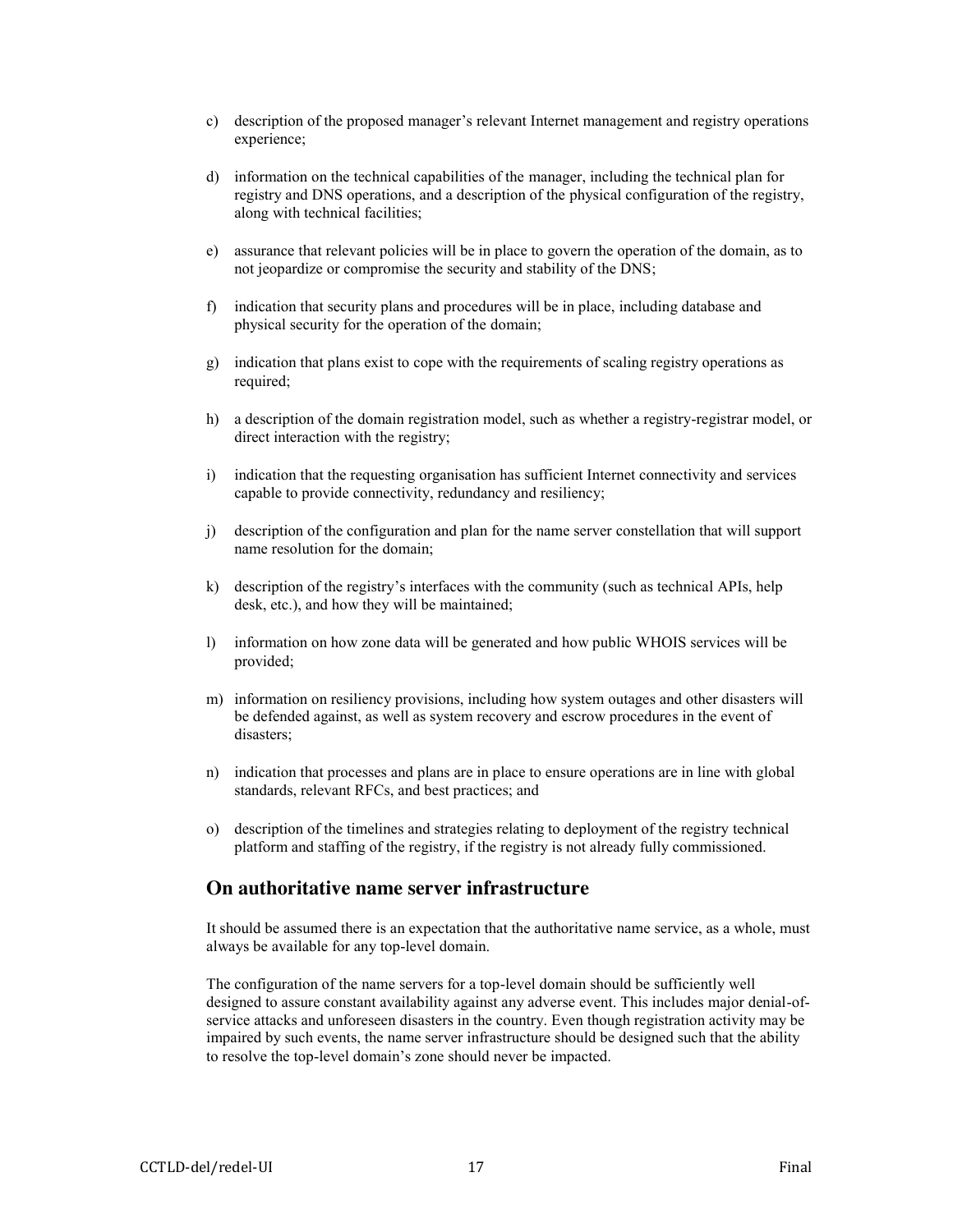Requestors should consider geographically and topologically diverse infrastructure that is not dependent on specific networks in order to achieve this goal. The advent of anycast-based approaches to name server deployment makes this more viable than it may have been in the past.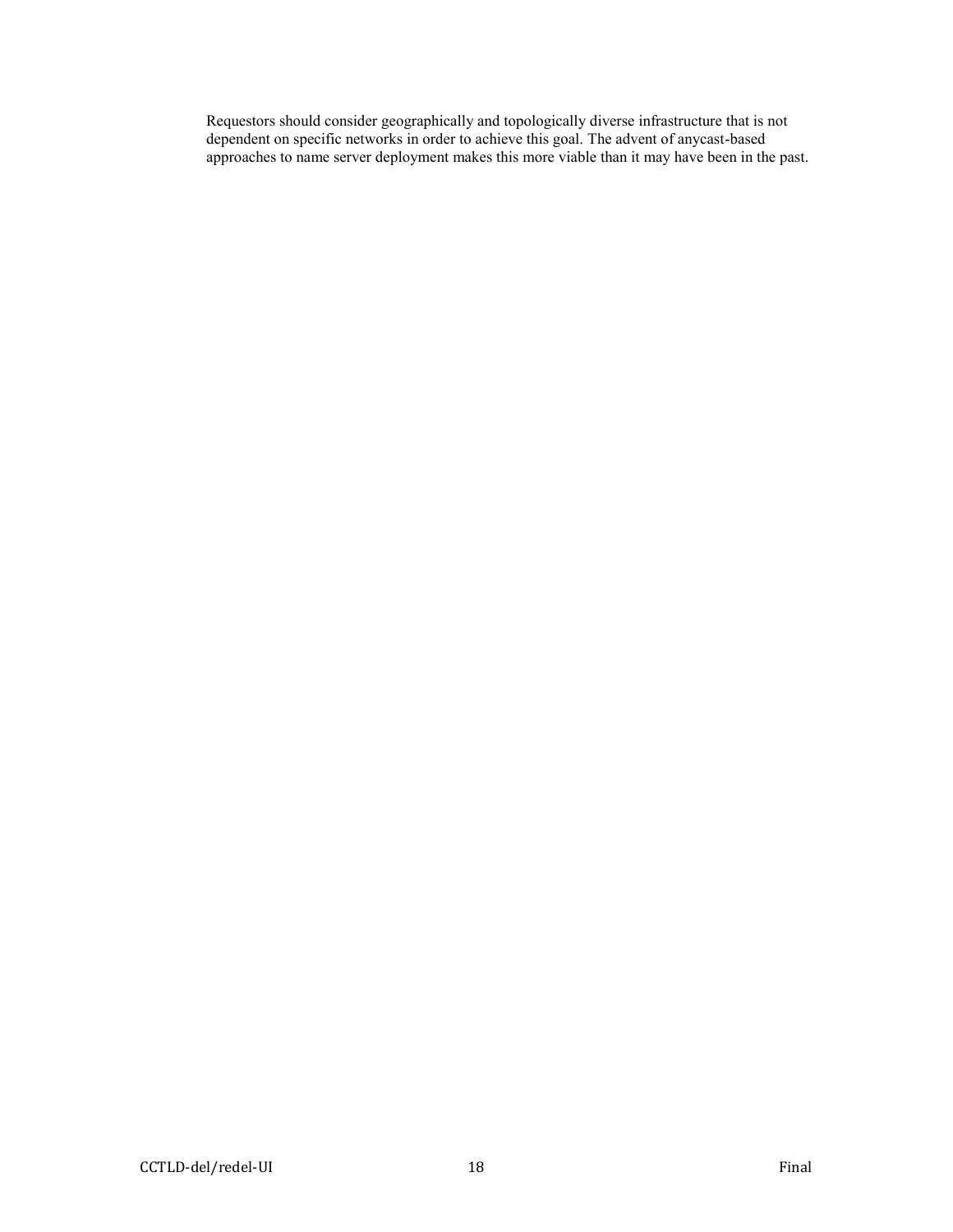## <span id="page-18-0"></span>**Obtaining consent for a root zone change**

## Standard confirmation

For a routine change to a top-level domain, the existing administrative and technical contacts should both consent to a change.

For changes the involve appointment of new contacts, the proposed new contacts will also be required to consent to the change. They will be asked to confirm their details are correctly reflected and they agree to the responsibility of being a contact for the domain.

## Consent from the Manager

In the event either the administrative or technical contact is unresponsive, or it can be shown they no longer act in the role for which they were designated, the manager is able to provide instruction regarding authorising changes or replacing the contacts. This should be provided by an appropriately authorised representative of the manager, on company letterhead. We will confirm the authenticity of the communication before proceeding with the change request.

## Changes that impact multiple domains

If a change involves altering the IP address(es) for a name server, and that name server is used by two or more top-level domains, confirmations from the contacts of the other impacted toplevel domains must be provided.

After 14 days, if such a request is consented to by the requesting domain's contacts, but is stalled because not all of the other impacted parties have explicitly consented, we may apply discretion to proceed with the request. Note that if any party explicitly rejects the request, the request will be closed.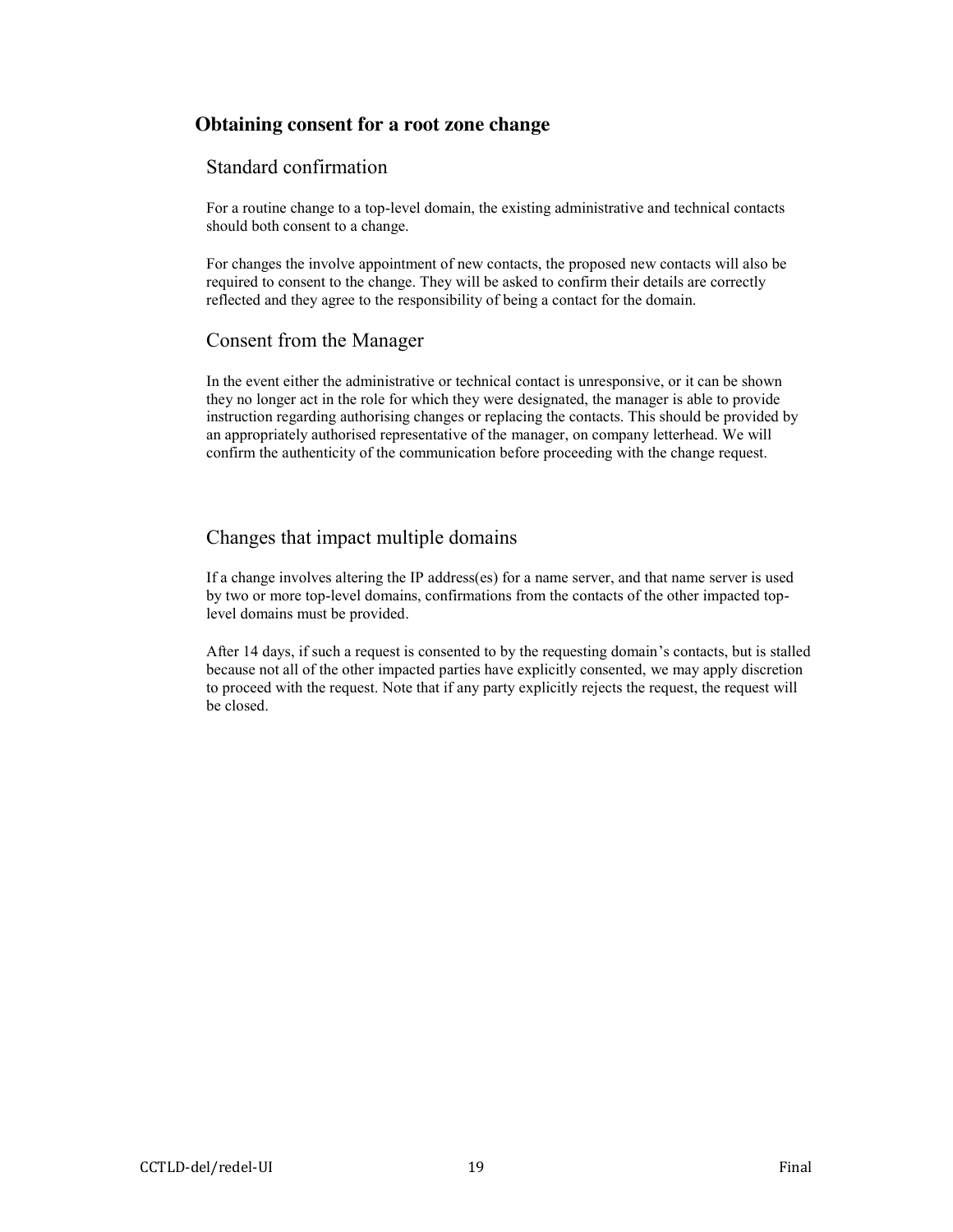## **Common Questions on delegating and redelegating country-code top-level domains (ccTLDs)**

## **How long does a delegation/redelegation request take?**

Every delegation or redelegation request is different. With many organisations participating in any particular request, the processing can be affected by delays in coordinating and communicating among the parties, obtaining the necessary approvals, and verifying the information provided. The process is further complicated when not all parties agree to the request.

Because of this, it is not possible to predict an accurate timetable for the process from receipt of the request through to completion. Fully-formed requests that clearly meet all relevant criteria can take as little as 1-2 months. In some extreme and complicated cases, requests have sometimes taken a number of years.

## **When in the process should a redelegation request be submitted?**

The request to redelegate a ccTLD should be submitted once the requestor knows the proposed new manager of the ccTLD, and has plans on how the ccTLD will be operated, but prior to any transfer taking place. The transfer of operations to the new manager happens once a redelegation request has been approved.

It is OK to contact ICANN prior to submitting a formal request to better understand the procedure, or to give ICANN early notice of work being done in the country on a redelegation. It is better if ICANN is able to assist the requestor early on to understand the redelegation process to avoid misunderstandings that could delay transition later.

## **If a company runs an existing ccTLD, can it provide less documentation for a delegation or redelegation request?**

Generally, the documentary requirements are the same for a new request, regardless of whether the proposed manager operates an existing ccTLD or not. In particular, the requirements of the process are more formalised than they were in the 1980s and 1990s when the bulk of existing ccTLDs were first delegated. A successful request for delegation in the 1980s does not imply that a request would necessarily be successful again under contemporary criteria. As such, ICANN will review new requests under the existing procedures without any assumptions about why a delegation qualified at an earlier time.

It should be noted that a successful history in operating existing TLDs may form an important part of documenting the operational and technical skills of the proposed manager.

## **If a company simply changes its name, does it need to complete a full redelegation request?**

There are some special cases where a change to the manager may be deemed to not be a material change to the organisation. In such cases, the change can be considered an "administrative redelegation", which means that it can be considered a routine update rather than requiring an evaluation of the new manager.

ICANN will check if a change request to a manager reflects a change of administrative responsibility to a new organisation that is essentially the same as the previous organisation.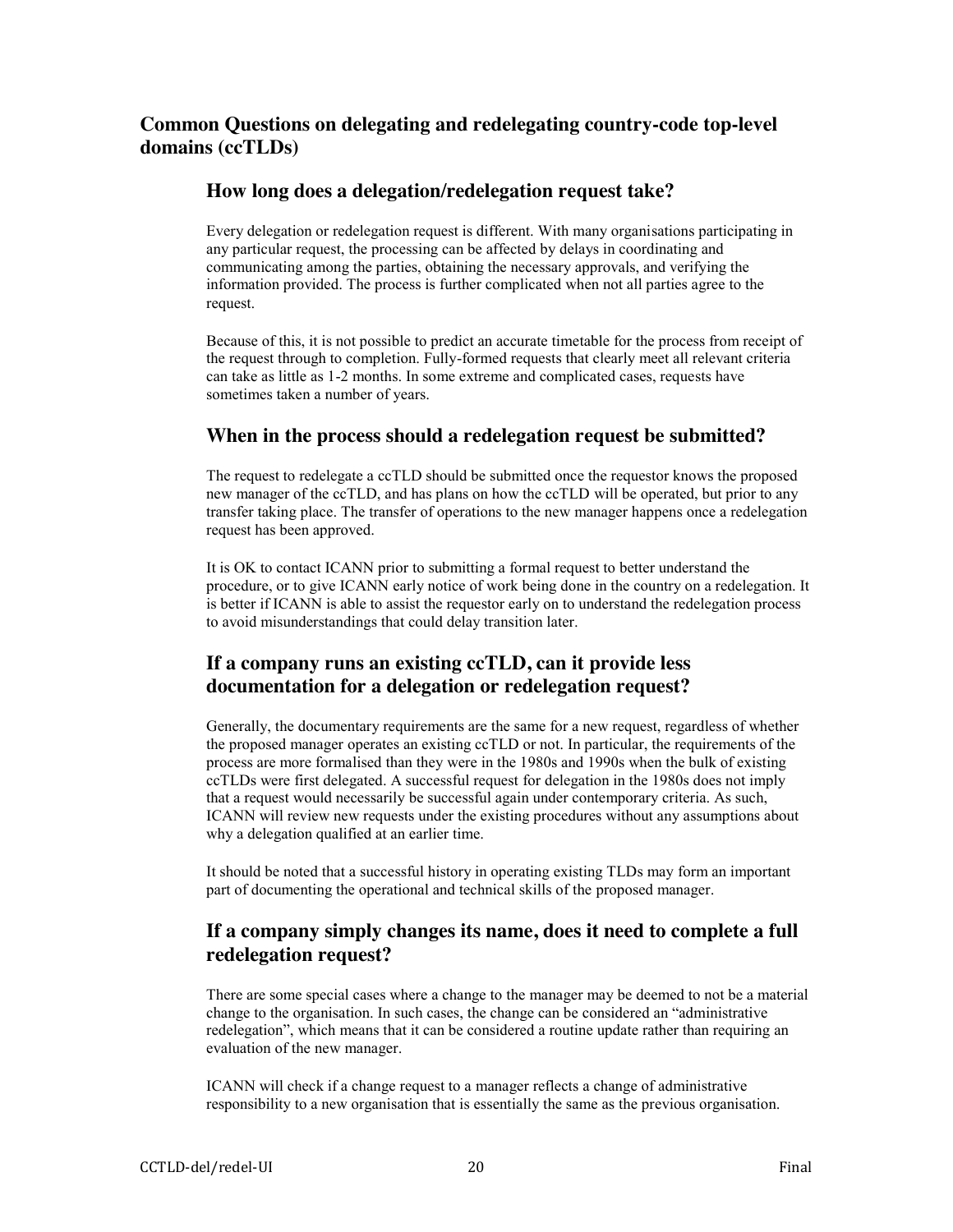These situations are typically where ccTLD management has shifted as the result of an internal restructuring, internal governmental restructuring, or the organisation has simply changed its name.

In such cases, to be considered non-material, day-to-day operations must remain unaltered. For example, there would normally need to be continuity of staff, policy, policy setting structure, levels of service, legal character and so on.

When a request is deemed non-material, ICANN will process the request as a regular root zone change request, rather than as a delegation request. If there is any doubt, the full redelegation process will be used to fully investigate the nature of the change.

If ICANN considers a request to be eligible an administrative redelegation, it will advise the requestor.

## **If a registry's technical operations are outsourced to a company, what organisation should be the Manager?**

If an organisation that sets and administers policy for the ccTLD outsources the back-end technical operation of the ccTLD to another company, typically it is the policy organisation that is listed as the Manager. If the technical outsource operator is the right party to contact for technical enquiries for the domain, that party could be listed as a Technical Contact.

### **Does the government need to be consulted on a request?**

As an important part of the local Internet community, it is expected that relevant local governments are consulted regarding a delegation or redelegation. It is not a requirement they consent, but if they do not have an opinion, a statement of non-objection can be useful.

If the government is non-responsive, the requestor should provide clear evidence they made reasonable attempts to discuss the request with relevant government representatives.

## **What are the local presence requirements?**

For each ccTLD, at a minimum both the manager and the administrative contact must be resident in the country to which the domain is designated. This means they are accountable to the local community and subject to local law.

For sub-national territories, it is considered acceptable (with the consent of the local Internet community) if the manager and the administrative contact are located elsewhere in the country so long as they are still subject to applicable law.

### **What should be in a letter of endorsement from a government?**

When communicating support for a delegation or redelegation by a government representative, there are no strict formatting requirements, but ICANN recommends the letter reference the following points:

An explanation why the agency or author is the appropriate representative of the government to be providing support.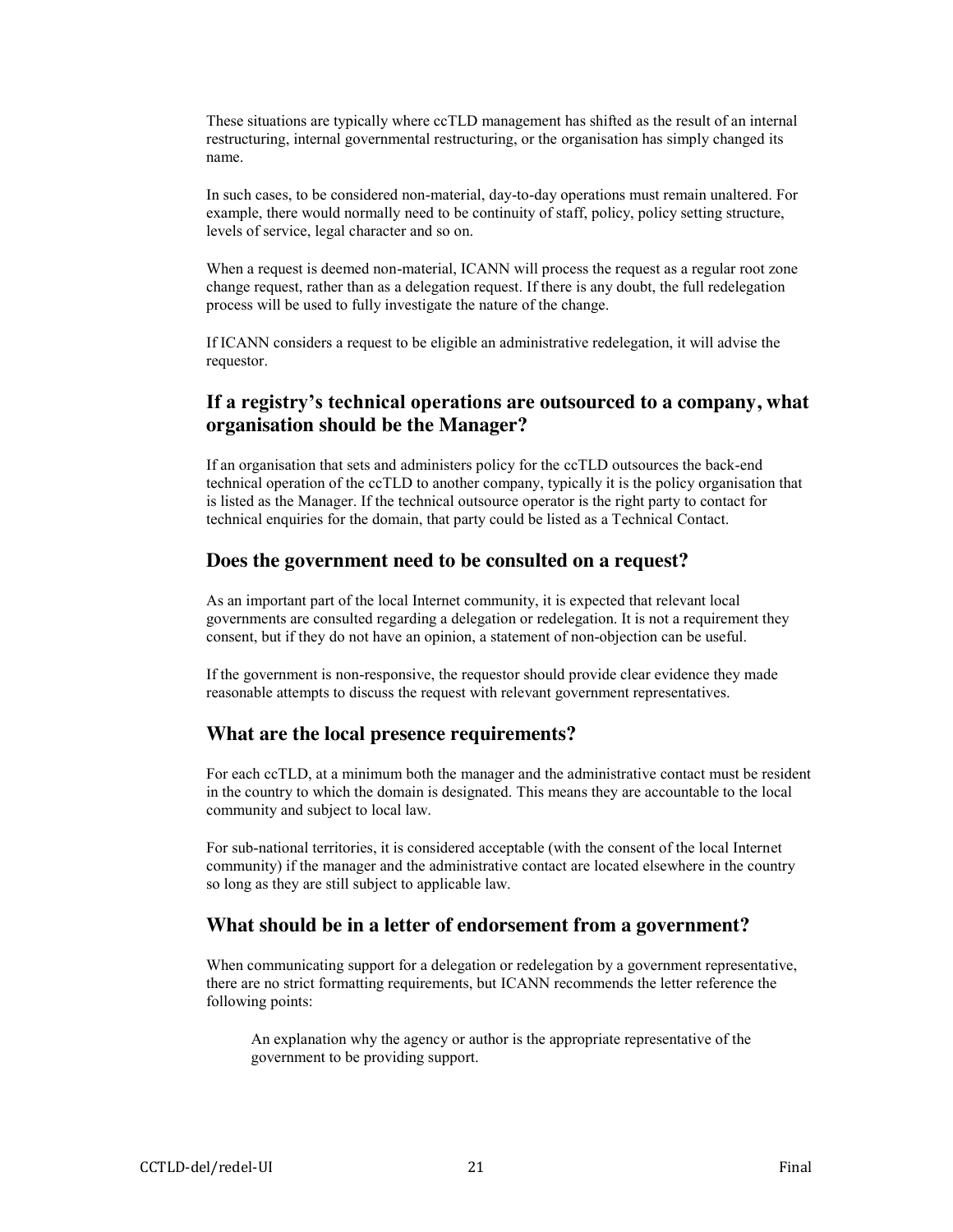If the support reflects formal decision-making made under the powers granted by a specific law or regulation that covers the ccTLD, that law or regulation should be cited. It should be clear that the decision is made under the powers of the specific law or regulation.

Clearly express the position — whether it is approving of the proposed request, not approving of the proposed request, or expressing non-objection to the request.

Refer to the IANA-assigned ticket number (if available) and identify clearly the specific organisation and circumstances under which the position is being supplied. This is to avoid a scenario where it is unclear which organisation or which request the communication is referring to.

### **Is it appropriate for a regulator to be the Manager?**

The relevant frameworks, including the delegation assessment procedures, call for the Manager to actively be responsible for the operation of a ccTLD. If a regulator runs the domain registry itself, and all other criteria are satisfied, then it would be appropriate for the regulator to be the Manager for the ccTLD.

## **Does the government or regulator have to be the manager to have involvement in deciding how the domain is operated?**

It is not necessary for a government or regulator to be a manager for a ccTLD as a mechanism for them to have a say in how the domain is operated. Governments are consulted for all redelegation requests for the domain regardless of whether they are listed in the record (see the GAC Principles). Furthermore, the manager is required to be located within the country and to comply with local laws.

## **How does a requestor demonstrate local Internet community support?**

The Manager for a ccTLD is considered a trustee on behalf of the local community in the country. Some of the elements that could show support for the request are:

**Community consultation.** It is typically an important aspect of selecting the proper manager for a ccTLD to consult with the local Internet community. Providing documentation that shows which consultations were performed, who was able to participate in them, and that participation was broadly representative of the community is one good way to show a bottom-up process was used to arrive at the proposal for the new manager. Relevant documentation might include timelines, minutes of meetings, pointers to online consultations and compilations of feedback received.

**Describe the options considered.** It is rare there is a uniform agreement that a particular approach is the best approach. It is helpful to document what alternatives have been considered regarding management of the ccTLD, what the pros and cons of the options were, and how those considerations were factored into the final decision. If there is opposition to the request, it is useful to document that.

**Statements of support.** Expressions of support from representatives of the local Internet community can also be helpful in describing local support for the application. (See What [should be in a statement of support or objection from an interested party?\)](#page-22-0)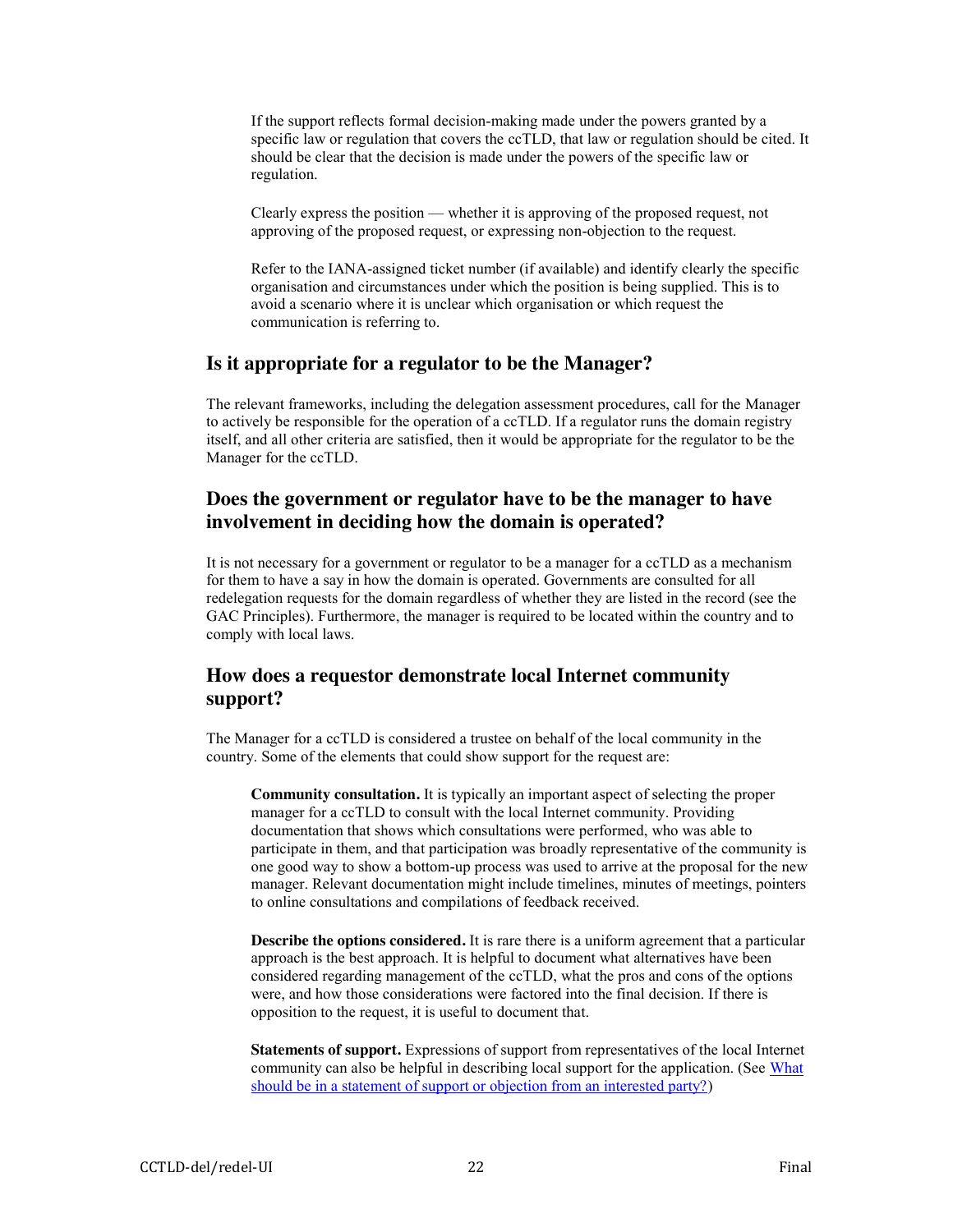## <span id="page-22-0"></span>**What should be in a statement of support or objection from an interested party?**

When communicating support for a delegation or redelegation by an interested party, there are no strict formatting requirements, but ICANN recommends the letters reference the following points:

Explain the person or organisation providing the statement, and what their role is in the local Internet community. If the organisation is a representative organisation, explain the membership or community sector the organisation is representing.

Clearly express the position — whether it is approving of the proposed request, not approving of the proposed request, or expressing non-objection to the request.

Articulate the reasons why the organisation is considered appropriate or not appropriate for managing the ccTLD on behalf of the local Internet community.

Provide an explanation of the alternatives that have been considered, and why this proposal is their preferred or non-preferred option.

It is less useful if the statements are merely "form letters", where multiple organisations provide letters that are comprised of the same language that has been drafted for them by the requestor. Each communication should uniquely represent the views of that specific party.

## **Must originals of all documents be submitted?**

ICANN only needs originals (or copies that have been properly certified as accurate) for documents where the authenticity is important to the validity of the request. This means items such as certifications, extracts of relevant laws and decrees, and letters of support. ICANN needs to independently verify these kinds of documents as authentic with third parties.

ICANN does not need copies of documents such as operational or technical plans. They can be provided as PDF files electronically to us, but the requestor does not need to send them to ICANN by post.

## **Do all documents need to be provided in English?**

Generally, ICANN needs all documentation to be provided in English, or be certified translations into English. For complex or long documents (such as complete legislative acts), it is generally OK to only translate the relevant portions.

In some cases, if there are particular difficulties in providing translations, a requestor should talk with ICANN's Root Management staff, who will help find a workable approach. While ICANN does have capacity to translate certain types of documents, the process of getting certified translations can introduce significant delay in processing a request.

## **What is the process for retiring a country-code top-level domain?**

When a ccTLD is no longer eligible, typically due to the country or code's removal from the ISO 3166-1 standard, the operator is expected to develop a transition plan to the successor ccTLD(s) and ultimately retire the domain. Consistent with the general approach that ccTLDs are to be managed within the country, the manager is expected to design and execute a locally-appropriate